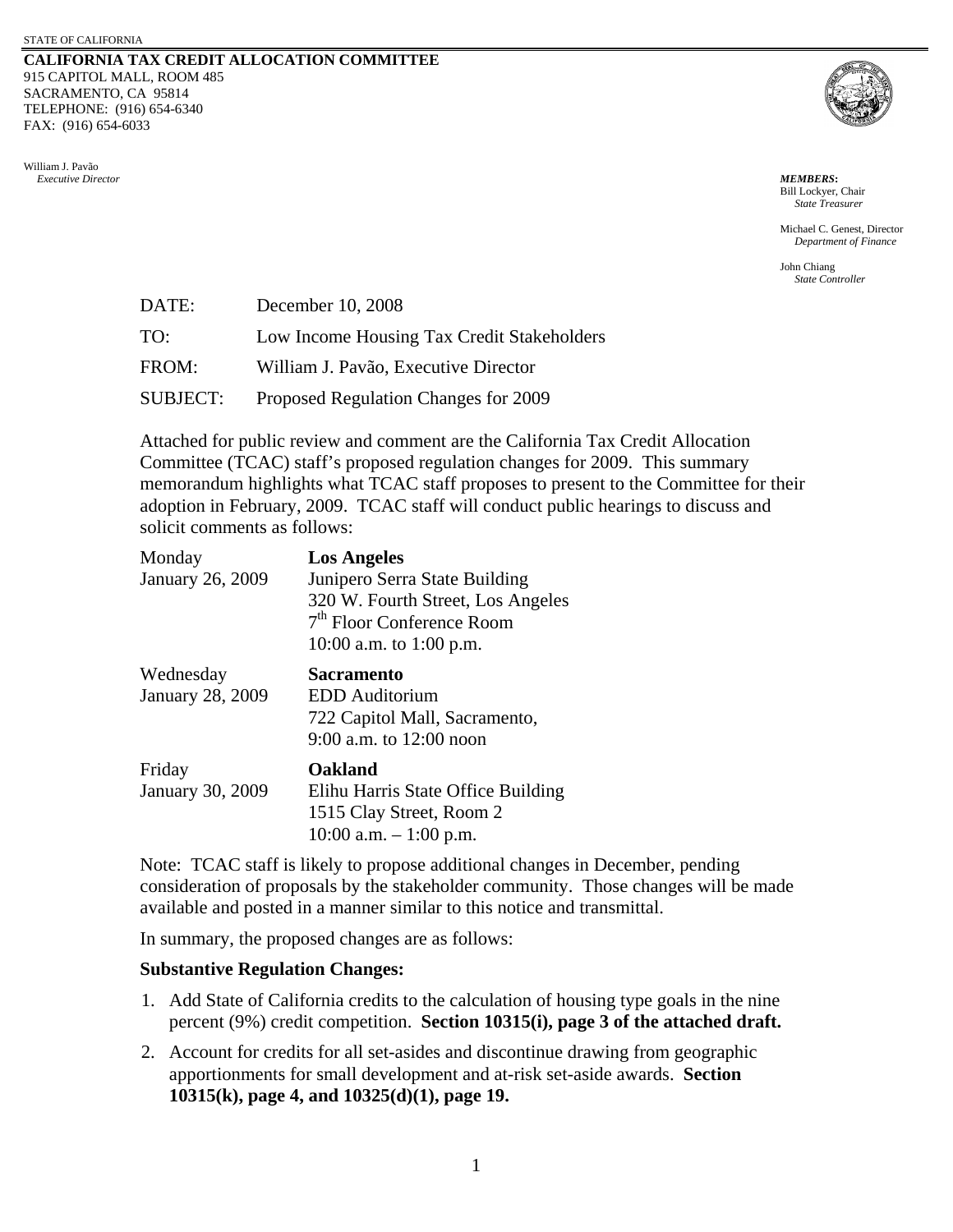- 3. Incorporate new state credit farmworker housing set-aside provisions into TCAC regulations pursuant to SB 1247 (Ch. 521, Stats. of 2008), including establishing a competitive system for awarding credits. **Section 10317(h); page 5.**Establish the California Energy Commission's California Utility Allowance Calculator as the acceptable energy consumption model permitted under federal regulations. **Section 10322(h)(20), page 6.**
- 4. Require a relocation plan where resident displacement, including economic displacement, may occur during a residential rehabilitation or demolition. **Section 10322(i)(6), page 9.**
- 5. Establish a five-mile-diameter range for scattered site 9% credit applications. **Section 10325(c), page 9.**
- 6. Eliminate, under specified circumstances, the requirement that at least two  $(2)$  points out of the available 20 "Leveraging" points be earned within the credit reduction category. **Section 10325(c)(1), page 10.**
- 7. Establish an annual services budget floor of \$10,000 to receive competitive points, and require a proposed annual budget displaying annual services income and expenses. **Section 10325(c)(5)(B), page 12.**
- 8. Delete the Neighborhood Revitalization and Balanced Communities scoring factors from the 9% competitive scoring system. **Section 10325(c)(6) and (7), page 14.**
- 9. Add the use of Historic Tax Credits as a one-point scoring option under Sustainable Building Methods to comply with new federal law. **Section 10325(c)(8), page 16.**
- 10. Eliminate a 150-day loan closing exception for AHP and MHP construction funding sources under "Readiness to Proceed" scoring; allow local approval appeal periods to run up to 30 days beyond application due dates; and allow the Executive Director to make a specific finding and extend the 150-day readiness deadline by up to 90 days. **Section 10325(c)(10), page 17.**
- neighborhood revitalization plans. **Section 10325(c)(12); page 19.** 11. Change the second tiebreaker to apply to only where QCT competitors are tied, with the advantage going to applications with a local government letter describing
- 12. Increase the per-project credit award maximum to \$2.5 million. **Section 10325(f)(9)(D), page 21.**
- 13. Reflect the federal discontinuation of the annual tenant income recertification requirement for 100 percent tax credit projects. Also, require that one annual recertification be done for each household, with no further annual recertifications required thereafter. **Section 10337(b), page 24.**

# **Clarifying Regulation Changes:**

- 1. Define farmworker housing and other changes incorporating State Farmworker Credit set-aside of state credits. **Section 10302(p) and (kk), page 1; Section 10310(b)(2)(C) and (D), page 2; of the attached draft.**
- 2. Delete Neighborhood Revitalization Area definition since it would no longer be required with the removal of that scoring factor. **Section 10302(bb), page 1.**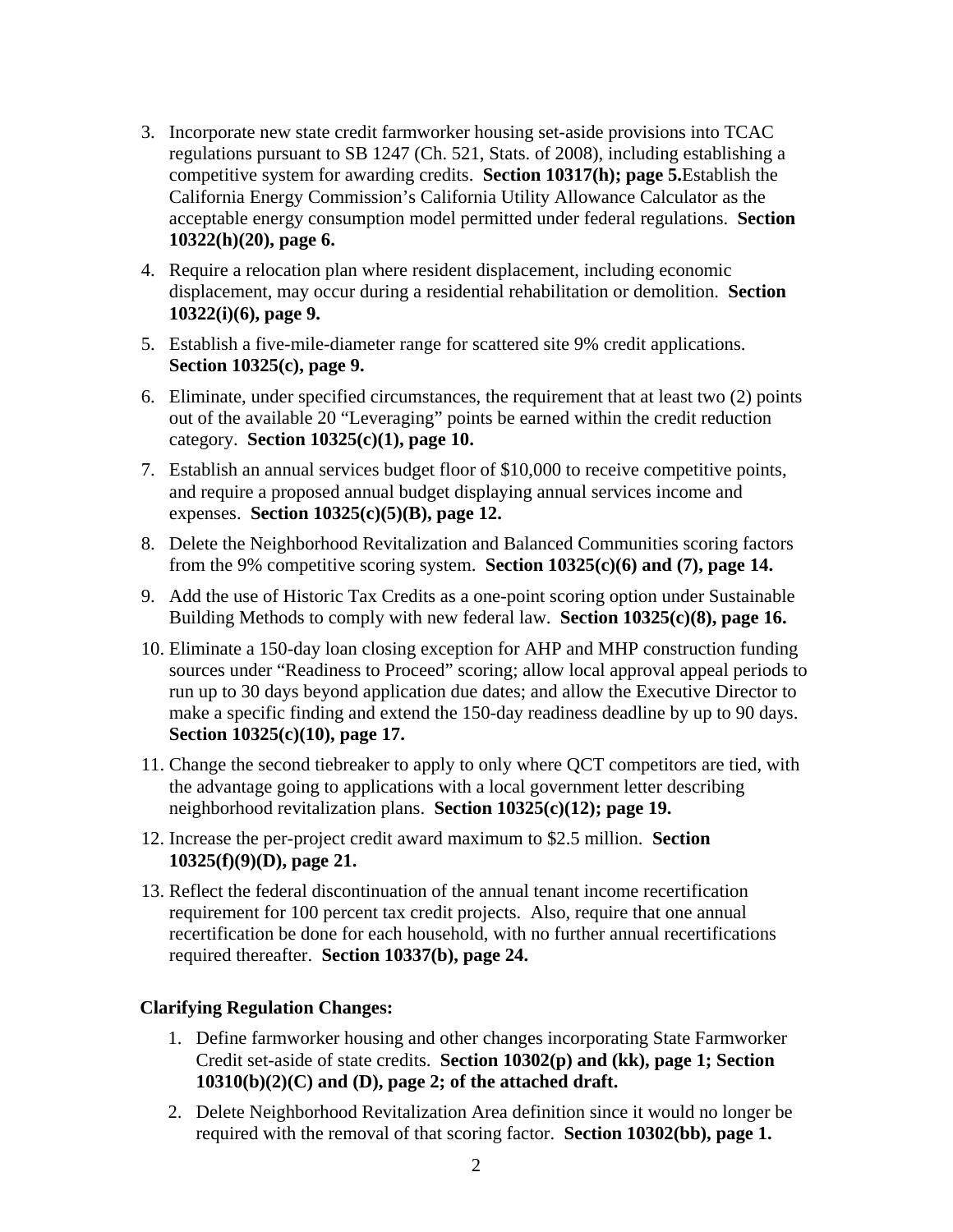- 3. Clarify location of basis limit information provided by TCAC. **Section 10302(nn), page 2.**
- 4. Delete archaic reference to information regarding rural census tracts. **Section 10315(c), page 3.**
- 5. Delete archaic references to RHS Section 538 Guaranteed Rural Rental Housing Loan Programs. **Section 10315(d), page 3.**
- 6. Permit State Farmworker Credits to be used without federal credits as described in new state statute. **Section 10317(b), page 5.**
- 7. Clarify that placed-in-service applications are due to TCAC for all projects within one year of project completion. **Section 10322(i)(2), page 7.**
- 8. Require an updated utility allowance at placed-in-service for accurate underwriting**. Section 10322(i)(2)(Q), page 8.**
- 9. Require a tax professional's opinion that a project is exempt from the federal 10year rule, if applicable. **Section 10322(i)(3), page 8.**
- 10. Explicitly state that negative points may be levied where a project sponsor fails to conduct tenant income recertifications as required under federal law and under TCAC regulations. **Section 10325(c)(3)(H), page 11.**
- 11. Clarify that point-garnering libraries must lend books and, if within a branch system, allow inter-branch lending. **Section 10325(c)(5)(A)(3), page 12.**
- 12. Clean-up change regarding the small development and at-risk set asides, complementing substantive change number 2 above. **Section 10325(d)(1), page 19.**
- 13. Clarify that, following a 9% credit reservation a project may only increase a previously committed funding source. In addition, new funding may be added to cover additional costs only with TCAC's pre-approval. Finally, proposed changes remove an archaic reference to a former CalHFA program. **Section 10325(f)(8)(E) and (F), page 20.**
- 14. Incorporate new federal minimum rehabilitation standards. **Section 10325(f)(10), page 21.**
- 15. Clarify income target includes 50% AMI households, rather than households "below 50%." **Section 10326(c)(5)(C), page 21.**
- 16. Clarify basis limit information is available on TCAC's website, rather than within an application supplement. **Section 10327(c)(5), page 22.**
- 17. Clarify that operating expense provisions for both 9% and 4% credit applications. Operating expenses below TCAC's published minimums require Executive Director approval where an equity investor and lender are in place and approve the lower operating cost estimates. **Section 10327(g)(1), page 22.**
- 18. Incorporate the new federal twelve (12) month period following carryover allocation by which a sponsor must demonstrate they have met the federal 10% expenditure test. **Section 10328(d), page 23.**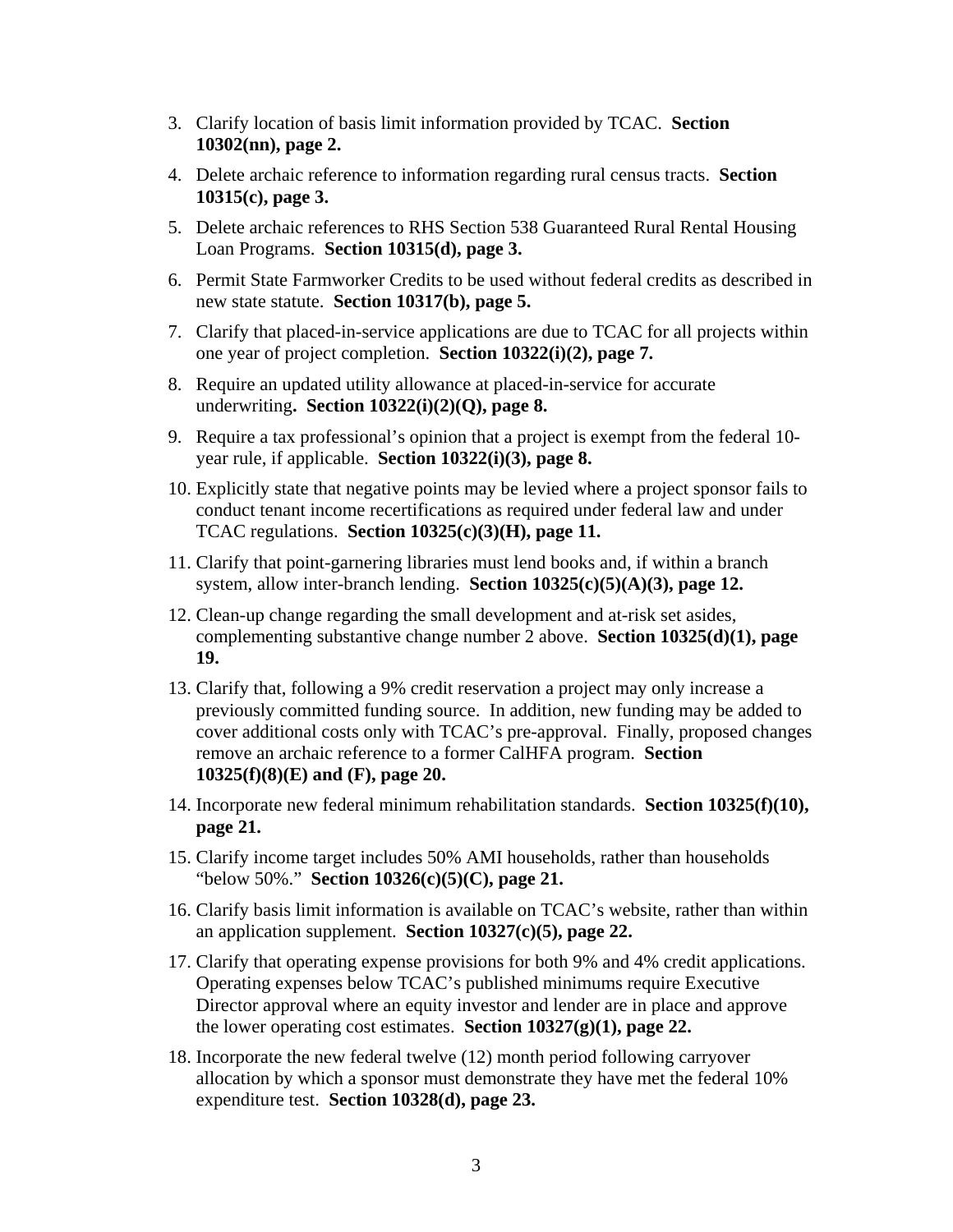- 19. Clarify that placed-in-service documentation is due to TCAC within one year of the project being placed in service. **Section 10328(e), page 23.**
- 20. Clarify application appeals and responses are due within seven (7) calendar days. **Section 10330(c), page 24.**
- 21. Incorporate federal utility allowance changes into record-keeping regulations. **Section 10337(b)(1), page 25.**

Attachment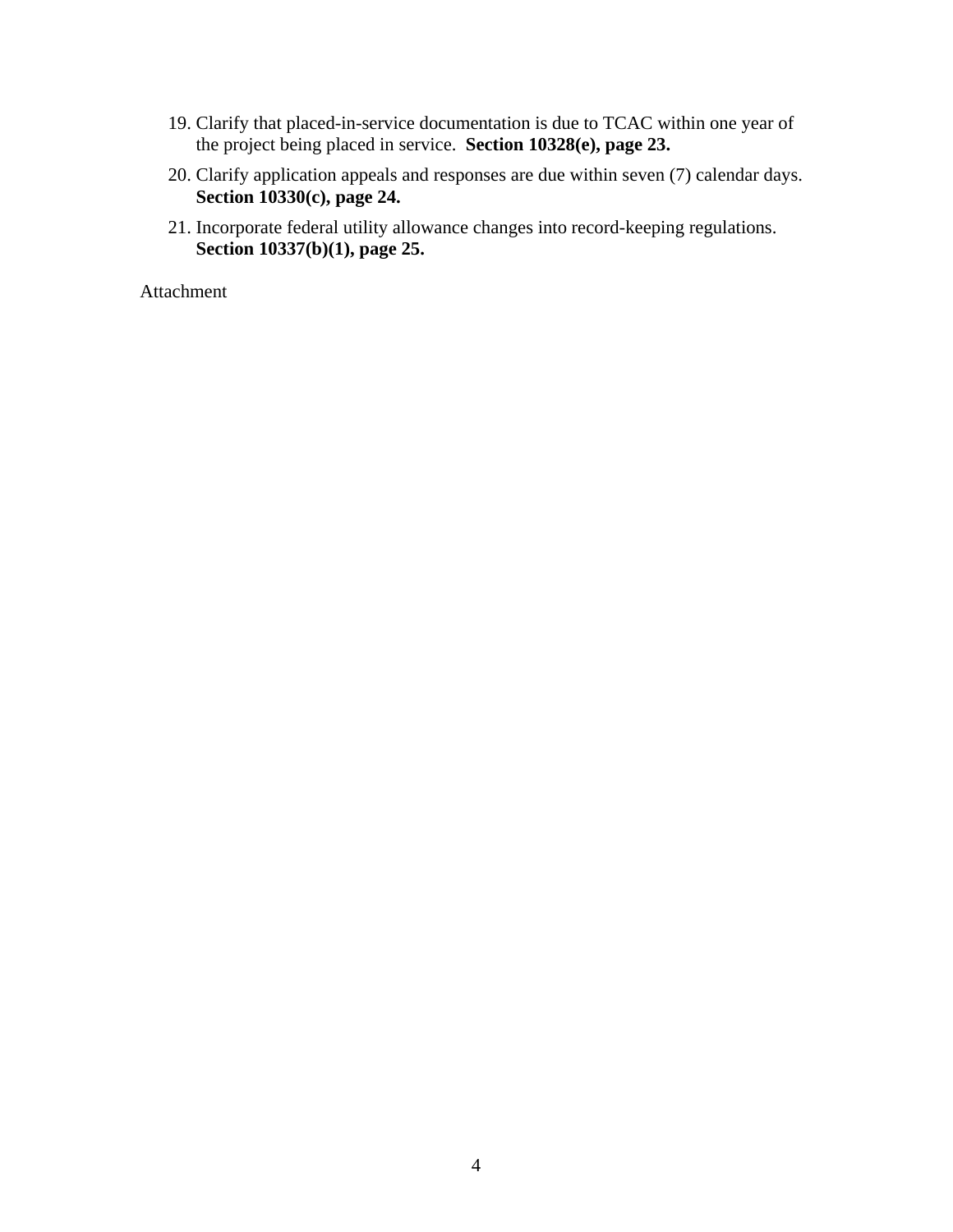## **2009 Proposed Regulation Changes with Reasons December 10, 2008**

## **Section 10302(p)**

### **Proposed Change:**

- p) Farmworker Housing. A development of permanent housing exclusively for agricultural workers (as defined by California Labor Code Section 1140.4(b)) that is available to, and occupied by, only farmworkers and their households.
- pg) Federally Subsidized. As defined by IRC Section 42(i)(2).

### **Reason:**

The Farmworker Housing Assistance Tax Credit Program (FWHAP) was amended by California Senate Bill 1247 (SB 1247), chaptered September 28, 2008 and effective January 1, 2009. SB 1247 repealed the FWHAP and instead requires that TCAC set aside state tax credits for farmworker projects.

\_\_\_\_\_\_\_\_\_\_\_\_\_\_\_\_\_\_\_\_\_\_\_\_\_\_\_\_\_\_\_\_\_\_\_\_\_\_\_\_\_\_\_\_\_\_\_\_\_\_\_\_

Complementary consistency changes would include renumbering subsequent paragraphs (q) through (aa).

### **Section 10302 (bb)**

### **Proposed Change:**

bb) Neighborhood Revitalization Area. An area, other than one in the Rural set-aside, that is part of a neighborhood revitalization strategy area designated by the U.S. Department of Housing and Urban Development, an Empowerment Zone, Enterprise Community, Renewal Community, is part of an area designated by the California Department of Housing and Community Development as a State Enterprise Zone, or an area that has been designated by a local agency to be the focus of revitalization or similar efforts.

#### **Reason:**

TCAC staff is proposing to eliminate the neighborhood revitalization scoring factor at  $10325(c)(6)$ , eliminating the need to define what is a neighborhood revitalization area.

\_\_\_\_\_\_\_\_\_\_\_\_\_\_\_\_\_\_\_\_\_\_\_\_\_\_\_\_\_\_\_\_\_\_\_\_\_\_\_\_\_\_\_\_\_\_\_\_\_\_\_\_

## **Section 10302(kk)**

## **Proposed Change:**

kk) State Credit. The Tax Credit for low-income rental housing provided by the Revenue and Taxation Code Sections 12205, 12206, 17057.5, 17058, 23610.4 and 23610.5, including the State Farmworker Credit, formerly the Farmworker Housing Assistance Program provided by the Revenue and Taxation Code Sections 12206,17058, and 23610.5 and by the Health and Safety Code Sections 50199.2 and 50199.7.

### **Reason:**

The proposed change comports with California SB 1247, chaptered September 28, 2008 and effective January 1, 2009. SB 1247 repealed the FWHAP, and instead requires that TCAC set aside farmworker state tax credits and CTCAC to continue to administer these credits.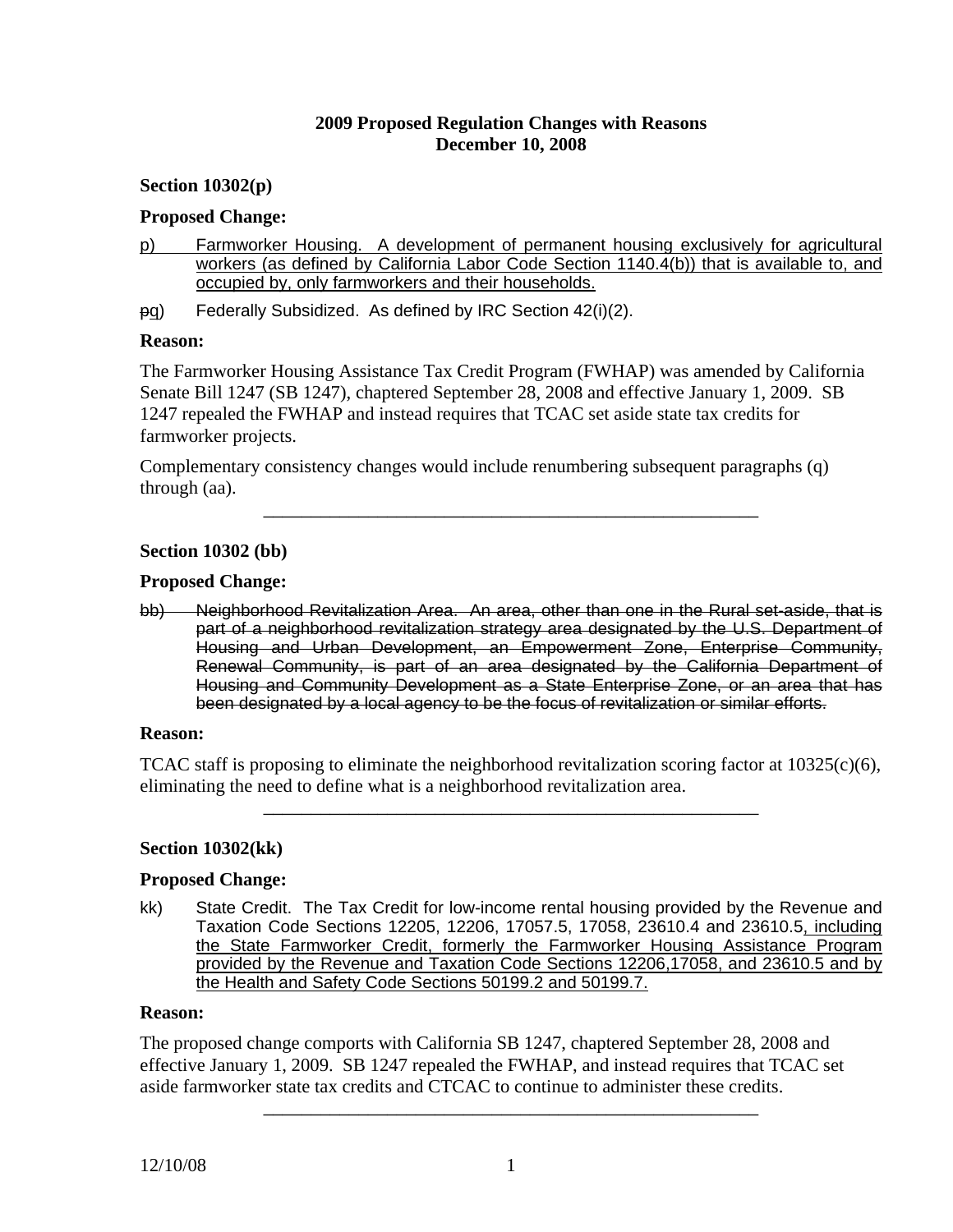## **Section 10302 (nn)**

### **Proposed Change:**

nn) Threshold Basis Limit. The aggregate limit on amounts of unadjusted eligible basis allowed by the Committee for purposes of calculating Tax Credit amounts. These limits are published by CTCAC in its Application Supplement on its website, by unit size and project location, and are based upon average development costs reported within CTCAC applications and certified development cost reports. CTCAC staff shall use new construction cost data from both 9 percent and 4 percent funded projects, and shall eliminate extreme outliers from the calculation of averages. Staff shall publicly disclose the standard deviation percentage used in establishing the limits, and shall provide a worksheet for applicant use. CTCAC staff shall establish the limits in a manner that seeks to avoid a precipitous reduction in the volume of 9 percent projects awarded credits from year to year. Local Development Impact Fees as defined in section 10302 of these regulations shall be excluded from this calculation if the fees are documented in the application submission by the entities charging such fee.

**Reason:** This change would correctly reference where interested parties could locate TCAC's basis limit information.

## **Section 10310(b)(2)(C) and (D)**

#### **Proposed Change:**

(2) Amount of State Tax Credits. The amount of State Tax Credits available for reservation in a reservation cycle shall be equal to:

\_\_\_\_\_\_\_\_\_\_\_\_\_\_\_\_\_\_\_\_\_\_\_\_\_\_\_\_\_\_\_\_\_\_\_\_\_\_\_\_\_\_\_\_\_\_\_\_\_\_\_\_

- (A) the amount authorized by law for the year, less any amount set-aside for use with certain tax-exempt bond financed projects, plus the unused State Credit Ceiling balance from the preceding calendar year, multiplied by a percentage amount established by the Committee for said cycle;
- (B) the amount of State Credit Ceiling returned, and available, by the date that is thirty days following the application deadline for said cycle; plus,
- (C) additional amounts of State Credit Ceiling, from the current or subsequent year, necessary to fully fund projects pursuant to the allocation procedures set forth in these regulations. and,
- (D) five hundred thousand dollars (\$500,000) per calendar year in State Farmworker Credits to provide Farmworker Housing, plus any returned and unused State Farmworker Credit balance from the preceding calendar year.

#### **Reason:**

Prior to SB 1247, a Farmworker Housing Assistance Tax Program existed, with separately enacted regulations. SB 1247 repealed the FWHAP and instead requires TCAC to set aside \$500,000 as State Farmworker Credits. This regulation conforms to that 2008 legislation.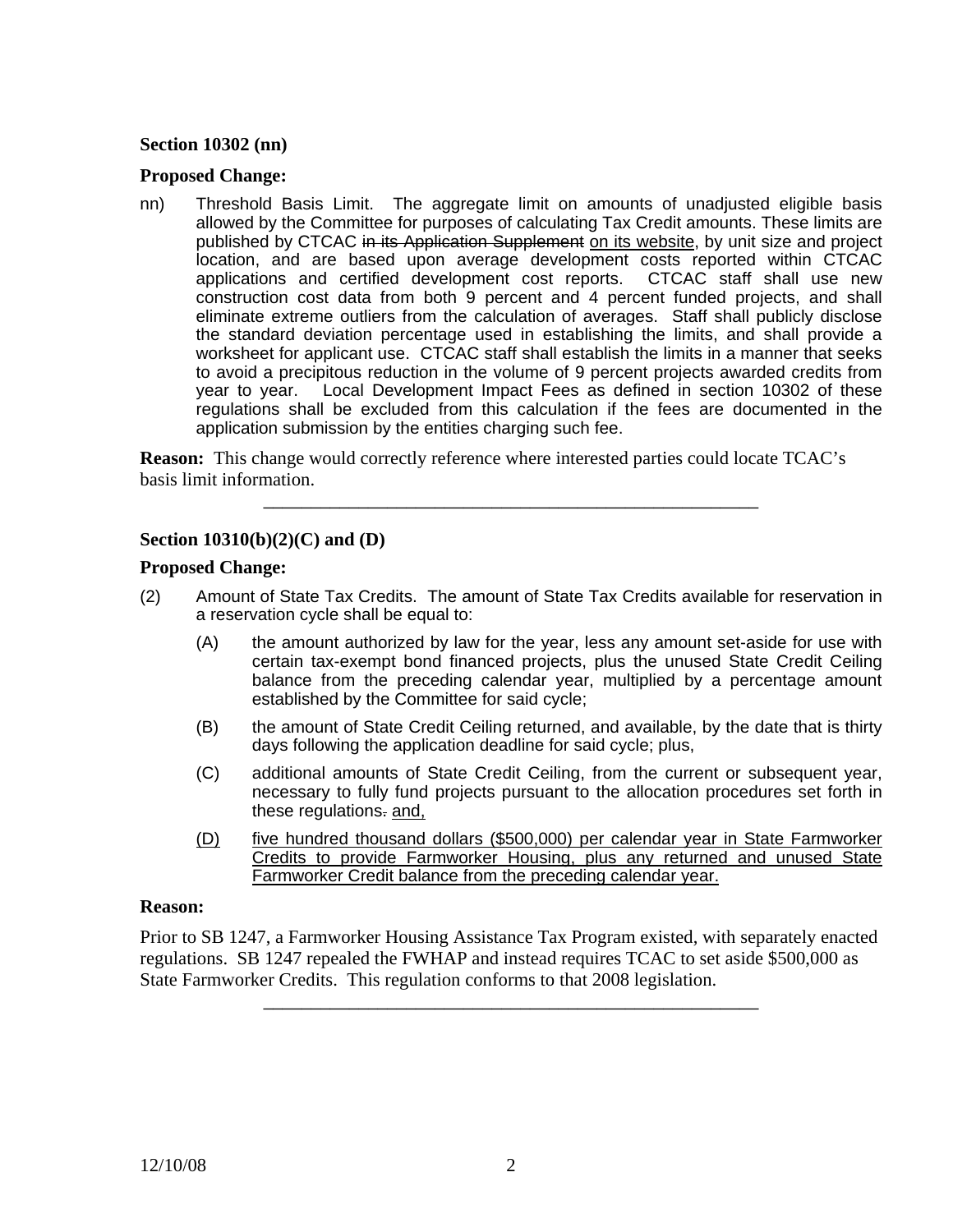## **Section 10315(c)**

### **Proposed Change:**

(c) Rural set-aside. Twenty percent (20%) of the Federal Credit Ceiling for any calendar year, calculated as of February first of the calendar year, shall be set-aside for projects in rural areas as defined in H & S Code Section 50199.21 and as identified in supplemental application material prepared by CTCAC. Projects located in a census tract marked with an asterisk are subject to confirmation by RHS and approval by CTCAC as to their rural status. All Projects located in eligible census tracts defined by this Section must compete in the rural set-aside and will not be eligible to compete in other set-asides or in the geographic areas unless:

#### **Reason:**

This phrase refers to application materials that are no longer applicable.

## **Section 10315(d)**

### **Proposed change:**

(d) RHS program apportionment. In each reservation cycle, fourteen percent (14%) of the rural set-aside shall be available for new construction projects which have a funding commitments from RHS of at least \$1,000,000 from either RHS's Section 514 Farm Labor Housing Loan Program, or RHS's Section 515 Rural Rental Housing Loan Program, or RHS's Section 538 Guaranteed Rural Rental Housing Loan Programs, in the following priority order:

\_\_\_\_\_\_\_\_\_\_\_\_\_\_\_\_\_\_\_\_\_\_\_\_\_\_\_\_\_\_\_\_\_\_\_\_\_\_\_\_\_\_\_\_\_\_\_\_\_\_\_\_

- First, to projects with RHS funding commitments accompanied by an "obligation" (as that term is used by RHS) of Section 521 Rental Assistance for at least 50% of the project units (excluding non-restricted management units);
- Second, to projects for which the Section 514, or 515, or 538 funding commitment is an "obligation" (as that term is used by RHS);
- Third, to projects for which the Section 514, or 515, or 538 funding commitment is a "NOFA selection for further processing" but not an "obligation" (as those terms are used by RHS.)

Any amount reserved under this subsection for which RHS funding does not become available in the calendar year in which the reservation is made, or any amount of Credit apportioned by this subsection and not reserved during a reservation cycle shall be available for applications qualified under the Rural set-aside.

Beginning the second round of 2006, the presence of a Section 538 funding commitment alone will not enable a project to compete under the RHS program apportionment. Rather, such projects will compete under the general rural set-aside.

#### **Reason:**

The deleted language is archaic.

## **Section 10315(i)**

#### **Proposed Change:**

(i) Housing types. To be eligible for Tax Credits, all applicants must select and compete in only one of the categories listed below and must meet the applicable "additional threshold requirements" of Section 10325(g), in addition to the Basic Threshold Requirements in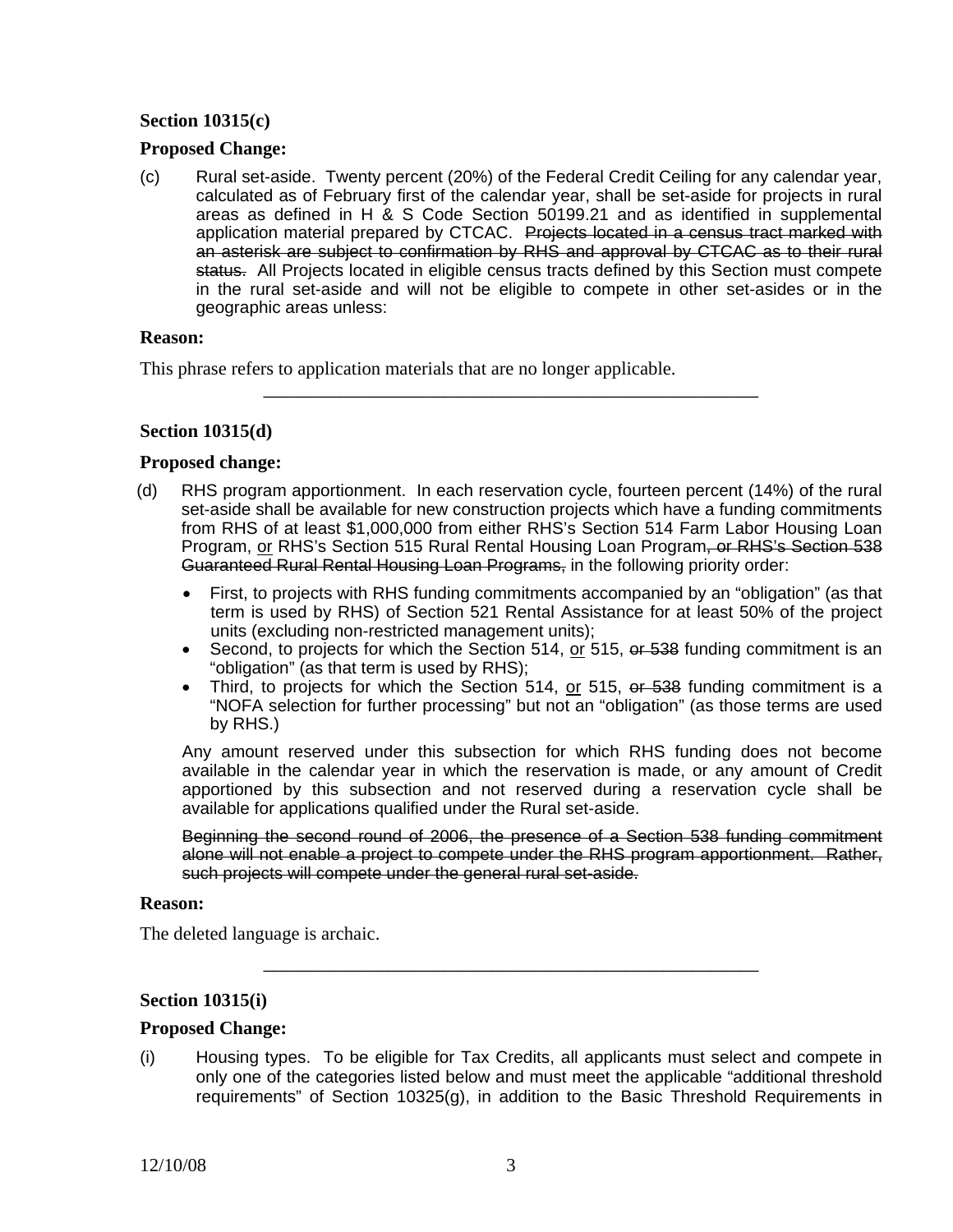10325(f). The Committee will attempt to fund Federal and State Credit awards in each funding round in the approximate following percentages:

| <b>Housing Type</b>   | Goal |
|-----------------------|------|
| Large Family          | 65%  |
| Single Room Occupancy | 10%  |
| "At-Risk"             | 5%   |
| <b>Special Needs</b>  | 5%   |
| <b>Seniors</b>        | 15%  |

#### **Reason:**

The regulatory intent was to ensure that each housing type receive its share of the available tax credit resources. TCAC awards both federal and state credits during its 9% credit competition, and should account for both resources in tallying toward meeting the goals. Accounting for federal credits only could deliver a smaller portion of the aggregate resources to a given housing type than envisioned by the original rule.

\_\_\_\_\_\_\_\_\_\_\_\_\_\_\_\_\_\_\_\_\_\_\_\_\_\_\_\_\_\_\_\_\_\_\_\_\_\_\_\_\_\_\_\_\_\_\_\_\_\_\_\_

# **Section 10315(k)**

## **Proposed Change:**

(k) Credit available for geographic apportionments. Geographic apportionments, as described in this Section, shall be determined prior to, and made available during each reservation cycle in the approximate percentages of the total Federal and State Credit Ceiling available pursuant to Subsection 10310(b), after the Supplemental Set-Aside has been deducted from the annual Credit Ceiling and the Set-Aside calculations for non-profit, rural, and special needs/SRO have been made CTCAC deducts the federal credits set aside in accordance with Section 10315(a) through (h) from the annual Credit Ceiling.

## **Reason:**

The proposed change would clearly cross-reference the regulatory set-asides contained in Section 10315. This change would account for the small development and the at-risk set-asides before apportioning credits to the geographic regions. Current regulations require TCAC to set-aside two percent (2%) of the annual federal credit ceiling for small development projects and five percent (5%) of the annual credit ceiling for at-risk projects. However, Section 10315(k) does not permit TCAC to account for these set-asides before apportioning credits to the regions. Section 10325(d)(1) also requires TCAC to count awards from these two set-asides against the region wherein the project would be located.

In essence, the at-risk and small development awards are funded out of the regional allocations. When awards are made from those set-asides, TCAC draws credits from the relevant geographic apportionment, rather than the set-aside itself. TCAC is proposing a complementary change to Section  $10325(d)(1)$  to eliminate accounting for these awards in the regional apportionments.

The proposed change would also eliminate the dilemma arising when a rural project competes within the small development and at-risk set-aside. Section  $10315(c)(1)$  permits rural projects to apply under the small development and at-risk set-asides instead of the rural set-aside. However, the Section  $10325(d)(1)$  funding order requires TCAC to award the rural set-aside prior to awarding credits in the small development and at-risk set-asides. Historically, the rural set-aside is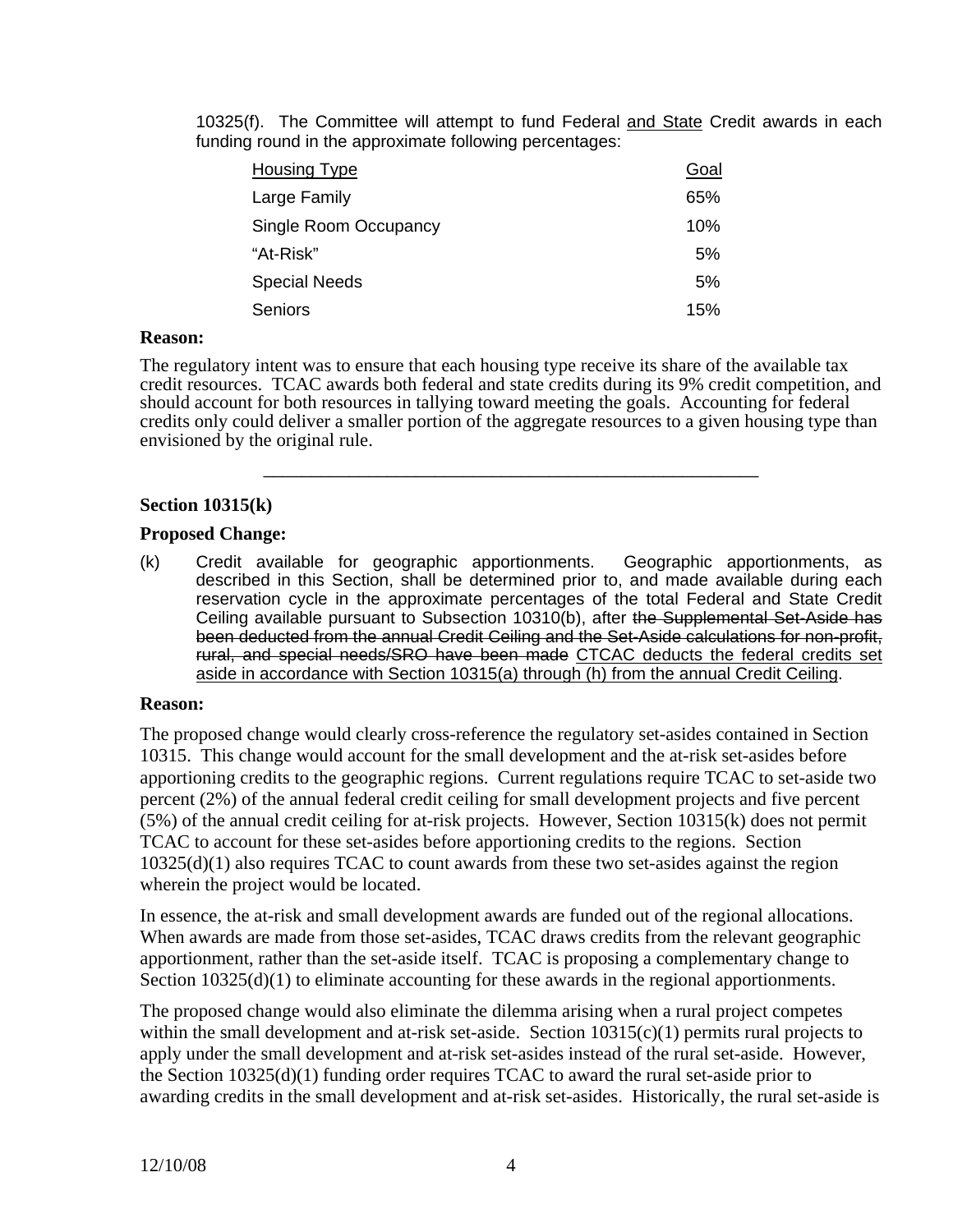over-subscribed, leaving no remaining credits in that "bucket". This means that a rural project applying under the small development or at-risk set-asides would have no credits available to draw from in the rural region and could not be funded. By capitalizing the two set-asides, the regulatory dilemma would be resolved.

The proposed change would eliminate uncertainty within the geographic apportionment competitions each round. A geographic competitor would no longer be concerned that a small or at-risk development with a lower score would preemptively receive their region's credits.

\_\_\_\_\_\_\_\_\_\_\_\_\_\_\_\_\_\_\_\_\_\_\_\_\_\_\_\_\_\_\_\_\_\_\_\_\_\_\_\_\_\_\_\_\_\_\_\_\_\_\_\_

# **Section 10317(b) and (c)**

## **Proposed Change:**

- (b) Allocation of Federal Tax Credits required. State Tax Credit recipients shall have first been awarded Federal Tax Credits, or shall qualify for Tax Credits under Section 42(h)(4)(b), as required under H & S Code Section 50199.14(e) and the R & T Code Section 12206(b)(1)(A). State Farmworker Credits are exempt from this requirement.
- (c) Limit on Credit amount. The combined amount of Federal and State Tax Credits allocated to a building shall be limited to the lesser of the amount of State Credits pursuant to R & T Code Section 12206(c) plus the amount of Federal Tax Credits allocated under Section 42 computed on one hundred percent (100%) of the qualified basis of the building, or the amount sufficient for financial feasibility.

**Reason:** The proposed regulation language conforms to new statutory provisions pursuant to SB 1247, chaptered September 28, 2008 and effective January 1, 2009. The change in paragraph (c) is a non-substantive typographical correction.

\_\_\_\_\_\_\_\_\_\_\_\_\_\_\_\_\_\_\_\_\_\_\_\_\_\_\_\_\_\_\_\_\_\_\_\_\_\_\_\_\_\_\_\_\_\_\_\_\_\_\_\_

## **Section 10317(h)**

## **Proposed Change:**

- (h) State Farmworker Credit. Applicants may request State Tax Credits for eligible Farmworker Housing in combination with federal credits, or they may request State Farmworker Credits only. Applicants may apply only during competitive rounds as announced by CTCAC. If seeking a federal Credit Ceiling reservation along with State Tax Credits for eligible Farmworker Housing, applicants shall compete under the provisions of Section 10325(c) et. seq. If requesting State Tax Credits and federal credits for use with tax exempt bond financing, or State Farmworker Credits only, applicants shall compete under the provisions of Section 10317(h)(2). State Farmworker Credits shall be awarded as follows:
	- (1) CTCAC shall award State Farmworker Credits to the highest scoring successful Farmworker Housing application requesting either (a) four percent (4%) federal credits in combination with State Tax Credits, or (b) State Farmworker Credits only.
	- (2) If State Farmworker Credits remain after awards made under paragraph (h)(1) above, then CTCAC shall award State Farmworker Credits to the highest scoring Farmworker Housing application requesting nine percent (9%) federal credits in combination with State Tax Credits.
	- (3) If available State Farmworker Credits are inadequate to fully fund a pending request for eligible Farmworker Housing, CTCAC may reserve a forward commitment of subsequent year's State Farmworker Credits for that project alone.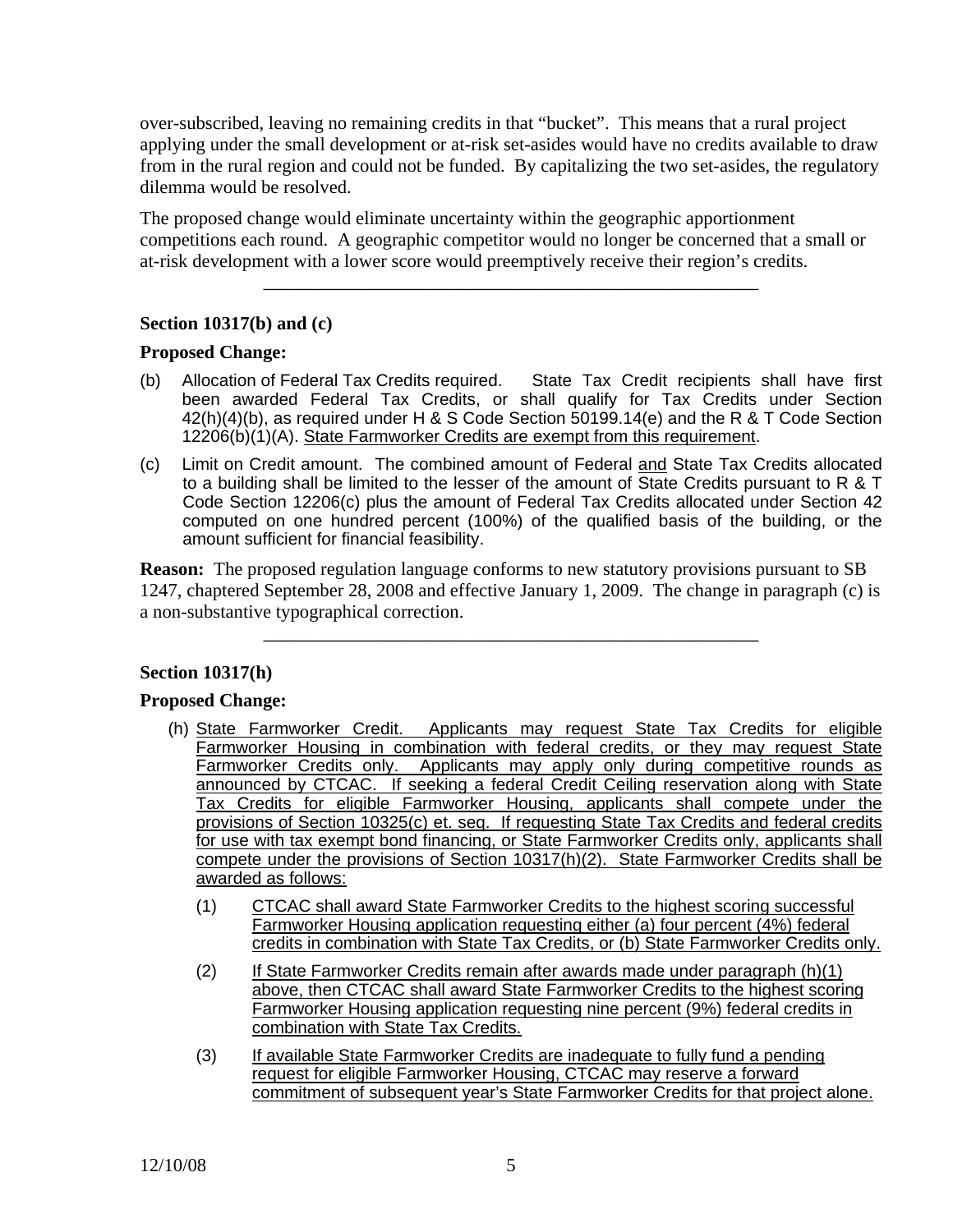$(h)(i)$  Allocations. The following parameters apply:

- (1) An amount equal to fifteen percent (15%) of the annual State Tax Credit authority will be available for bond financed projects;
- (2) The project will be competitively scored under the system delineated in Section  $10325(c)(2)$  through (5) and (8) through (12), except that the only tie breaker shall be the third tie-breaker enumerated at Section 10325(c)(12) of these regulations;
- (3) The highest scoring applications under this scoring system will be recommended for receipt of State Tax Credits, without regard to any set-asides or geographic areas, provided they meet the threshold requirements of Section 10326;
- (4) If the 15% set-aside has not been reserved prior to year end it may be used in a State Tax Credit exchange for projects that have received 9% Tax Credit reservations;
- (5) The Committee may reserve an amount in excess of the 15% set-aside of State Tax Credits for tax-exempt bond financed projects if State Credits remain available after funding of competitive projects in the second funding round.

## **Reason:**

In 2008, SB 1247 was chaptered and requires TCAC to set aside state farmworker tax credits and make them available for qualified farmworker projects. The proposed changes would establish rounds for state farmworker credit applications paralleling those used to allocate TCAC's other competitive credits. Proposed language establishes a scored competition in anticipation of an oversubscription of this very limited resource.

Where applications seek state farmworker credits along with 9% federal credits, applications would be scored under the 9% system. Where applications seek state farmworker credits with 4% federal credits, or state farmworker credits alone, they would be scored under the 4%-plus-state credit scoring system. These scoring systems are familiar to tax credit applicants, and will provide consistency with TCAC's other competitive systems.

The proposed rule would establish 4%-plus-state farmworker credits, and state farmworker credits alone applications as a priority over 9%-plus-state farmworker credit applications. This priority would reward the more efficient use of tax credit resources.

Finally, the proposed language would permit TCAC to forward commit subsequent year's state farmworker credits for a final application to exhaust the available credits and fully fund the project. This policy parallels TCAC's practice in allocating federal 9% credits and state low income housing tax credits generally.

\_\_\_\_\_\_\_\_\_\_\_\_\_\_\_\_\_\_\_\_\_\_\_\_\_\_\_\_\_\_\_\_\_\_\_\_\_\_\_\_\_\_\_\_\_\_\_\_\_\_\_\_

## **Section 10322(h)(20)**

## **Proposed Change**

(20) Utility allowance estimates. Current utility allowance estimates in the form of a letter from the local public housing authority, verifying that the proposed project is located in its jurisdiction and that the utility allowance schedule provided is current (ref: IRS Final Regulations T.D. 8520). consistent with 26 CFR Section 1.42-10. For buildings that are using an energy consumption model utility allowance estimate, the estimate shall be calculated using the most recent version of the California Utility Allowance Calculator (CUAC) developed by the California Energy Commission. The CUAC estimate shall be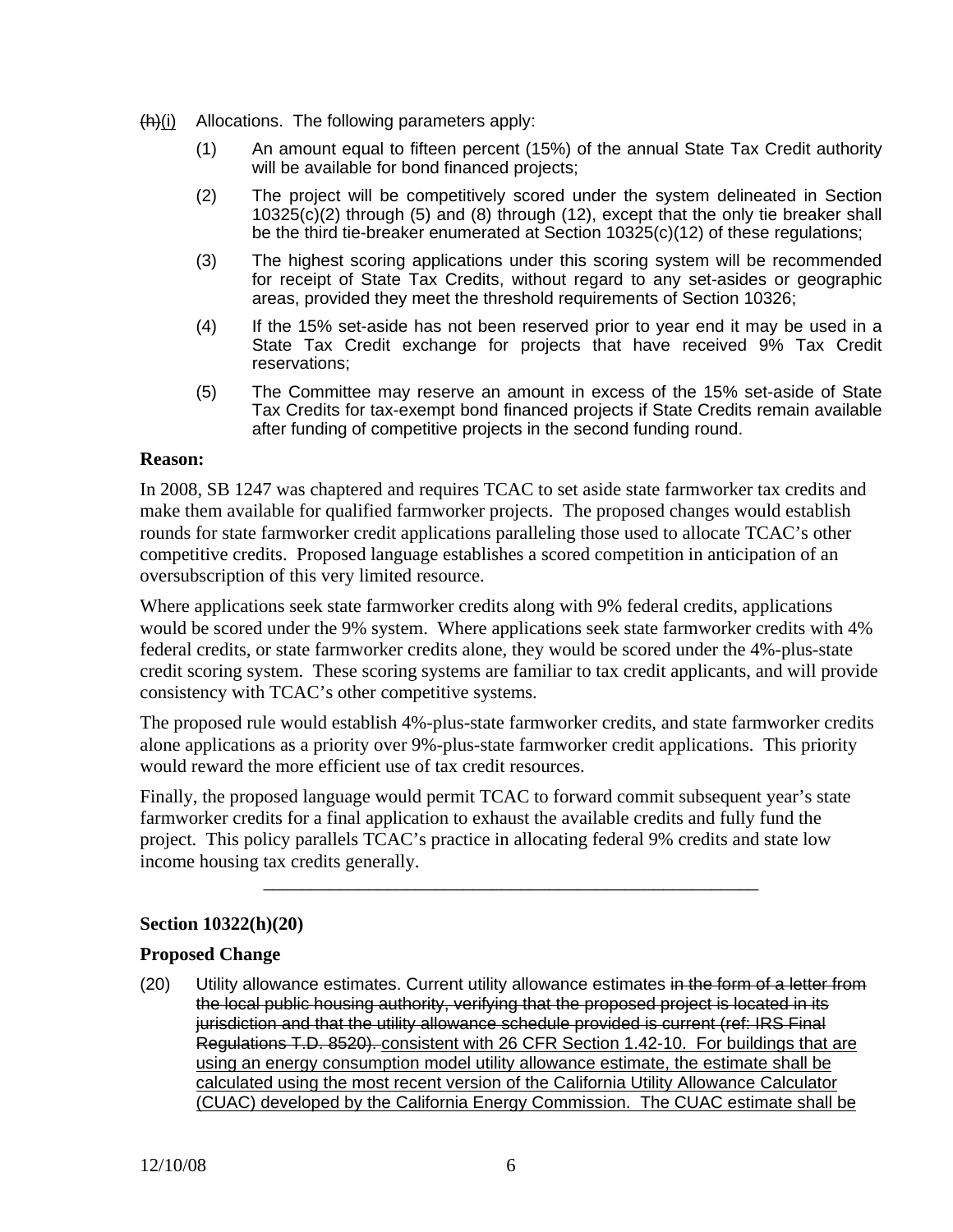HERS Rater, in accordance with current HERS regulations. The applicant must indicate signed by a California Association of Building Energy Consultants (CABEC) Certified Energy Plans Examiner (CEPE) who is also either a California licensed Mechanical or Electrical Engineer, or a certified Home Energy Rating System (HERS) rater. Measures that are used in the CUAC that require field verification shall be verified by a certified which components of the utility allowance schedule apply to the project.

#### **Reason:**

The proposed change would permit applicants and ultimately project sponsors to use the California Energy Commission's California Utility Allowance Calculator for tax credit projects. If applicants have not yet settled on design features that permit the use of the CUAC, they may plug in a public housing authority utility allowance. At placed-in-service, the sponsor may then use figures derived from the CUAC.

\_\_\_\_\_\_\_\_\_\_\_\_\_\_\_\_\_\_\_\_\_\_\_\_\_\_\_\_\_\_\_\_\_\_\_\_\_\_\_\_\_\_\_\_\_\_\_\_\_\_\_\_

# **Section 10322(i)(2) and (2)(Q)**

## **Proposed Change:**

- (2) Placed-in-service application. Upon completion of Within one year of completing construction of the proposed project, the applicant shall submit documentation including an executed regulatory agreement provided by CTCAC and the compliance monitoring fee required by Section 10335. CTCAC shall determine if all conditions of the reservation have been met. Changes subsequent to the initial application, particularly changes to the financing plan and costs, must be explained by the applicant in detail. If all conditions have been met, tax forms will be issued, reflecting an amount of Tax Credits not to exceed the maximum amount permitted by these regulations. The following must be submitted:
	- (A) certificates of occupancy for each building in the project (or a certificate of completion for rehabilitation projects). If acquisition Tax Credits are requested, evidence of the placed-in-service date for acquisition purposes, and evidence that all rehabilitation is completed;
	- (B) an audited certification, prepared by a Certified Public Accountant under generally accepted accounting principles, with all disclosures and notes. This certification shall:
	- (1) reflect all costs, expenditures and funds used for the project, as identified by the certified public accountant, up to the funding of the permanent loan; and
	- (2) include a CTCAC provided Sources and Uses form reflecting actual total costs incurred up to the funding of the permanent loan.
	- (C) an itemized breakdown of placed-in-service dates, shown separately for each building, on a Committee-provided form. If the placed-in service date(s) denoted are different from the date(s) on the certificate(s) of occupancy, a detailed explanation is required;
	- (D) photographs of the completed building(s);
	- (E) a request for issuance of IRS Form(s) 8609 and/or FTB Form(s) 3521A;
	- (F) a certification from the syndicator of equity raised and syndication costs in a Committee-provided format;
	- (G) a project ownership profile on a Committee-provided form;
	- (H) a detailed description of the services currently provided to tenants including copies of contracts for such services. If services are not available at the time of submission, a description of the proposed services and a timetable for the provision of those services;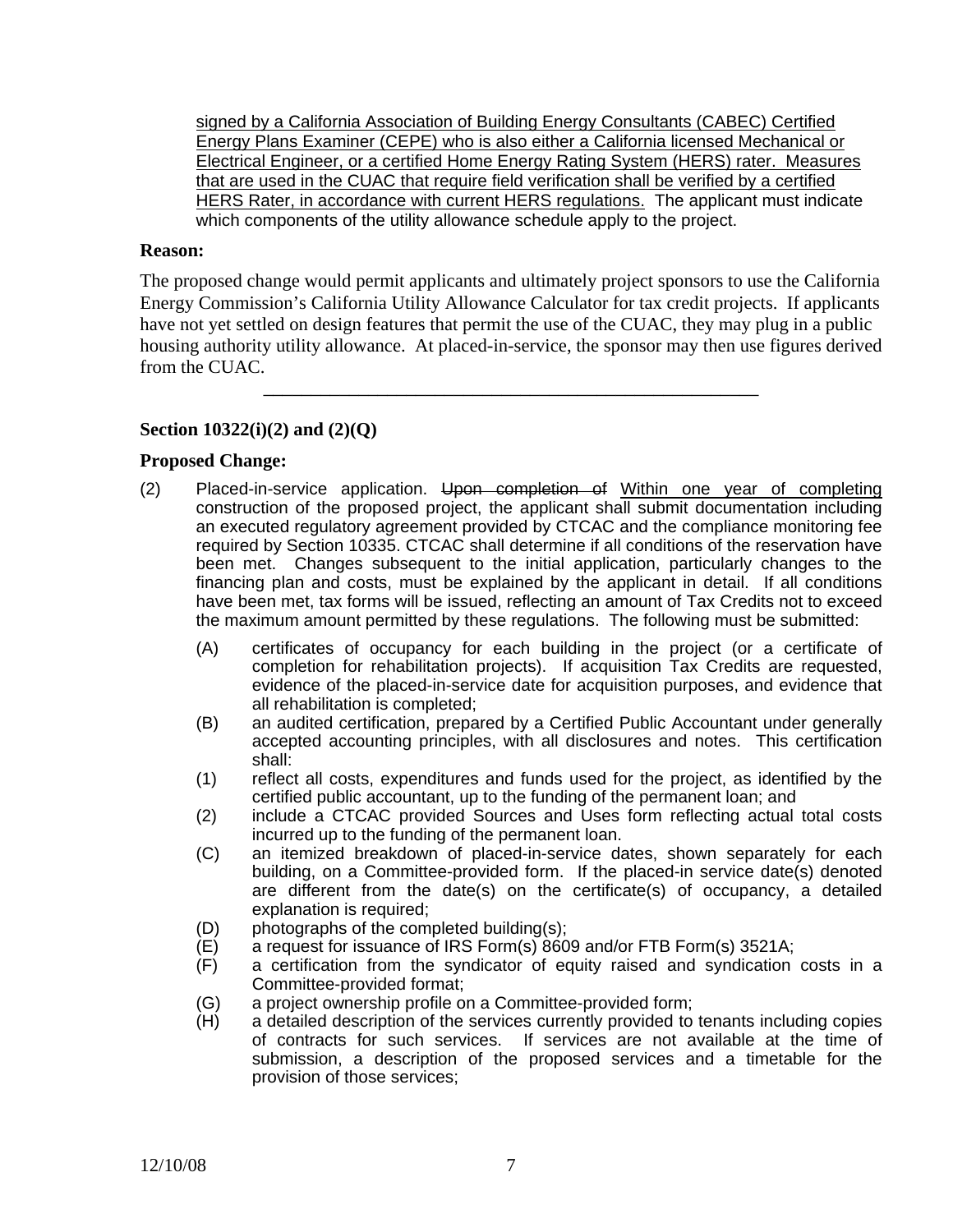- (I) a copy of any cost certification submitted to, required by and/or and approved by RHS or any other lender;
- (J) a list of all amenities provided at the project site, and color photographs of the amenities. If the list differs from that submitted at application, an explanation must be provided;
- (K) a description of any charges that may be paid by tenants in addition to rent, with an explanation of how such charges affect eligible basis;
- (L) If applicable, a certification from a tax professional stating the percentage of aggregate basis (including land) financed by tax exempt bonds for projects that received Tax Credits under the provisions of Section 10326 of these regulations;
- (M) a certification from the owner that all of the minimum construction standards of Sections 10325(f)(7) and 10326(g)(6) have either been met or waived pursuant to these regulations;
- (N) if seeking a reduction in the operating expenses used in the Committee's final underwriting pursuant to Section  $10327(g)(1)$  of these regulations, the final operating expenses used by the lender and equity investor;
- (O) a certification from the project architect that the physical buildings are in compliance with all applicable building codes and applicable fair housing laws; and
- $(P)$ a certification from the project architect that the sustainable building methods of section 10325 (c) (8) have been incorporated into the project, if applicable.
- (Q) a current utility allowance estimate as required by 26 CFR Section 1.42-10(c) and Section 10322(h)(20) of these regulations. Measures that are used in the CUAC that require field verification shall be verified by a certified HERS rater, in accordance with current HERS regulations.

The Executive Director may waive any of the above submission requirements if not applicable to the proposed project.

#### **Reason:**

The proposed change to paragraph (2) would require project owners to submit to TCAC a placed-<br>in-service package within one year of project completion. This explicit requirement would conform to the negative points portion of the program regulations (Section 10325(c)(3)(C)). By federal law, TCAC is required to physically visit and monitor a completed project within two years of the placed-in-service date. Late placed-in-service filings have caused significant delays, especially among four percent projects, in TCAC learning of a project's completion.

Proposed new paragraph (Q) would explicitly require that utility allowances be updated when the project is placed in service. The change references federal rule changes and complementary proposed changes within the TCAC regulations.

\_\_\_\_\_\_\_\_\_\_\_\_\_\_\_\_\_\_\_\_\_\_\_\_\_\_\_\_\_\_\_\_\_\_\_\_\_\_\_\_\_\_\_\_\_\_\_\_\_\_\_\_

## **Section 10322(i)(3)**

#### **Proposed Change**

- (3) Acquisition Tax Credits application. Applicants requesting acquisition Tax Credits shall provide:
	- (J) a chain of title report;
	- (K) a tax professional's opinion stating that the acquisition is either exempt from or meets the requirements of IRC Section  $42(d)(2)(B)(ii)$  as to the 10-year placed-inservice rule; and,
	- (L) if a waiver of the 10-year ownership rule is necessary, a letter from the appropriate Federal official that states that the proposed project qualifies for a waiver under IRC Section 42(d)(6).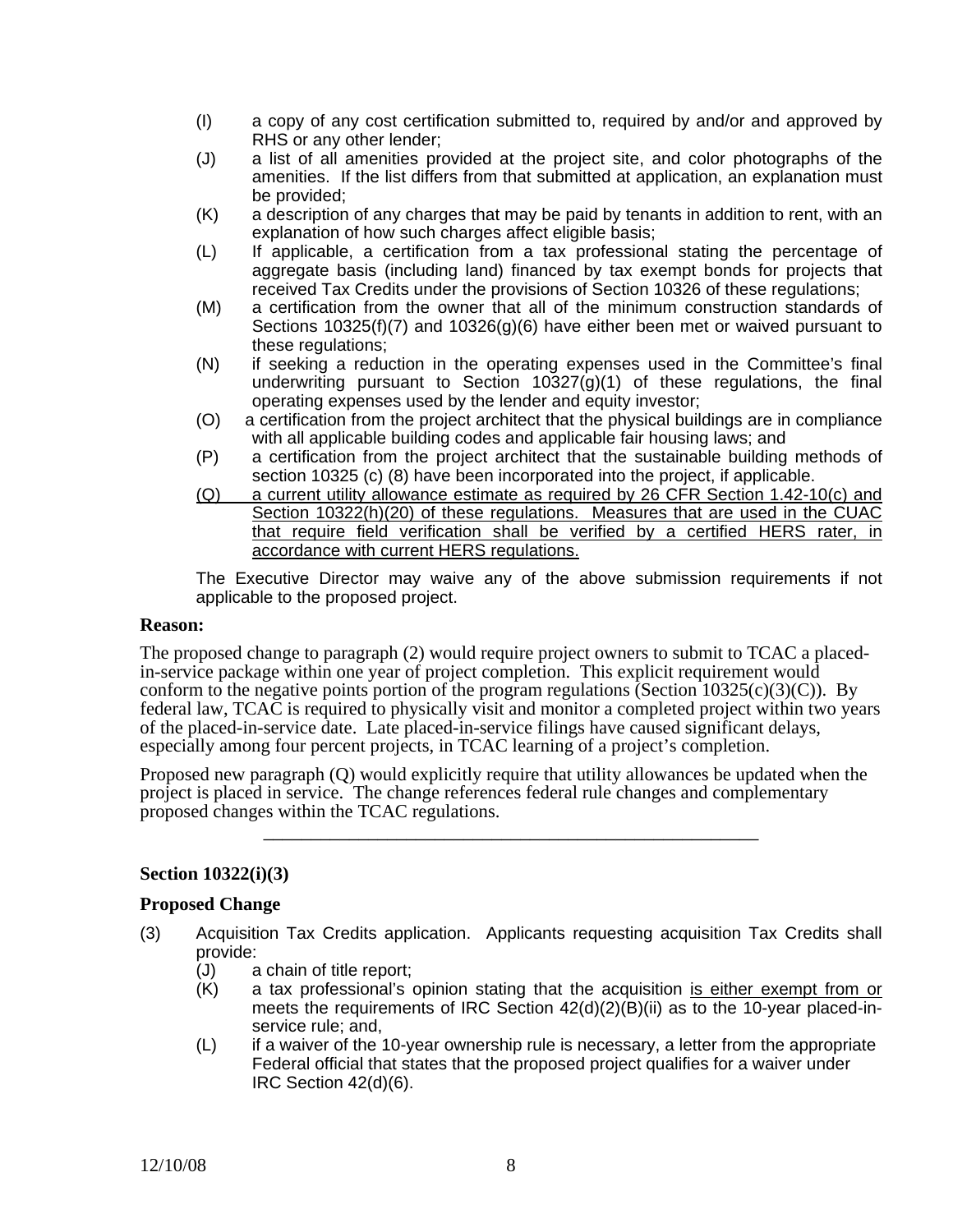### **Reason:**

The Housing and Economic Recovery Act of 2008 amended the ten year rule to except projects assisted or operated under programs administered by the federal Department of Housing and Urban Development or Rural Housing Service. In addition, federal law extends the exception to "other similar state programs." This change would require a tax professional to opine in writing regarding such an exception.

\_\_\_\_\_\_\_\_\_\_\_\_\_\_\_\_\_\_\_\_\_\_\_\_\_\_\_\_\_\_\_\_\_\_\_\_\_\_\_\_\_\_\_\_\_\_\_\_\_\_\_\_

# **Section 10322(i)(6)**

## **Proposed Change:**

(6) Tenant relocation plan. Applicants proposing rehabilitation or demolition of occupied housing shall provide an explanation of the relocation requirements, and a detailed relocation plan including a budget with an identified funding source, and. Where existing low income tenants will receive a rent increase exceeding five percent (5%) of their current rent, applicants shall provide a relocation plan addressing economic displacement. where Where applicable, the applicant shall provide evidence that the relocation plan is consistent with the Uniform Relocation Assistance and Real Property Acquisition Policy Act and has been submitted to the appropriate local agency.

## **Reason:**

The Committee has become increasingly concerned about acquisition and rehabilitation projects that displace very low income residents. This includes economic displacement caused by significant rent increases faced by existing extremely low income households. The proposed language would assure that the property owner is explicitly advising TCAC of such a prospect, and planning to mitigate the effects to the extent possible.

\_\_\_\_\_\_\_\_\_\_\_\_\_\_\_\_\_\_\_\_\_\_\_\_\_\_\_\_\_\_\_\_\_\_\_\_\_\_\_\_\_\_\_\_\_\_\_\_\_\_\_\_

# **Section 10325(c)**

# **Proposed Change:**

(c) Credit Ceiling application competitions. Applications received in a reservation cycle, and competing for Federal and/or State Tax Credits, shall be scored and ranked according to the below-described criteria, except as modified by Section 10317(g) of these regulations. The Committee shall reserve the right to determine, on a case by case basis, under the unique circumstances of each funding round, and in consideration of the relative scores and ranking of the proposed projects, that a project's score is too low to warrant a reservation of Tax Credits. All point selection categories shall be met in the application submission through a presentation of conclusive, documented evidence to the Executive Director's satisfaction. An application proposing a project located on multiple scattered sites, all within a five (5) mile diameter circle, shall be scored proportionately in the site amenities neighborhood revitalization, and balanced communities categories category based upon (i) each site's score, and (ii) the percentage of units represented by each site. Point scores shall be determined solely on the application as submitted, including any additional information submitted in compliance with these regulations**.** Further, a project's points will be based solely on the current year's scoring criteria and submissions, without respect to any prior year's score for the same projects.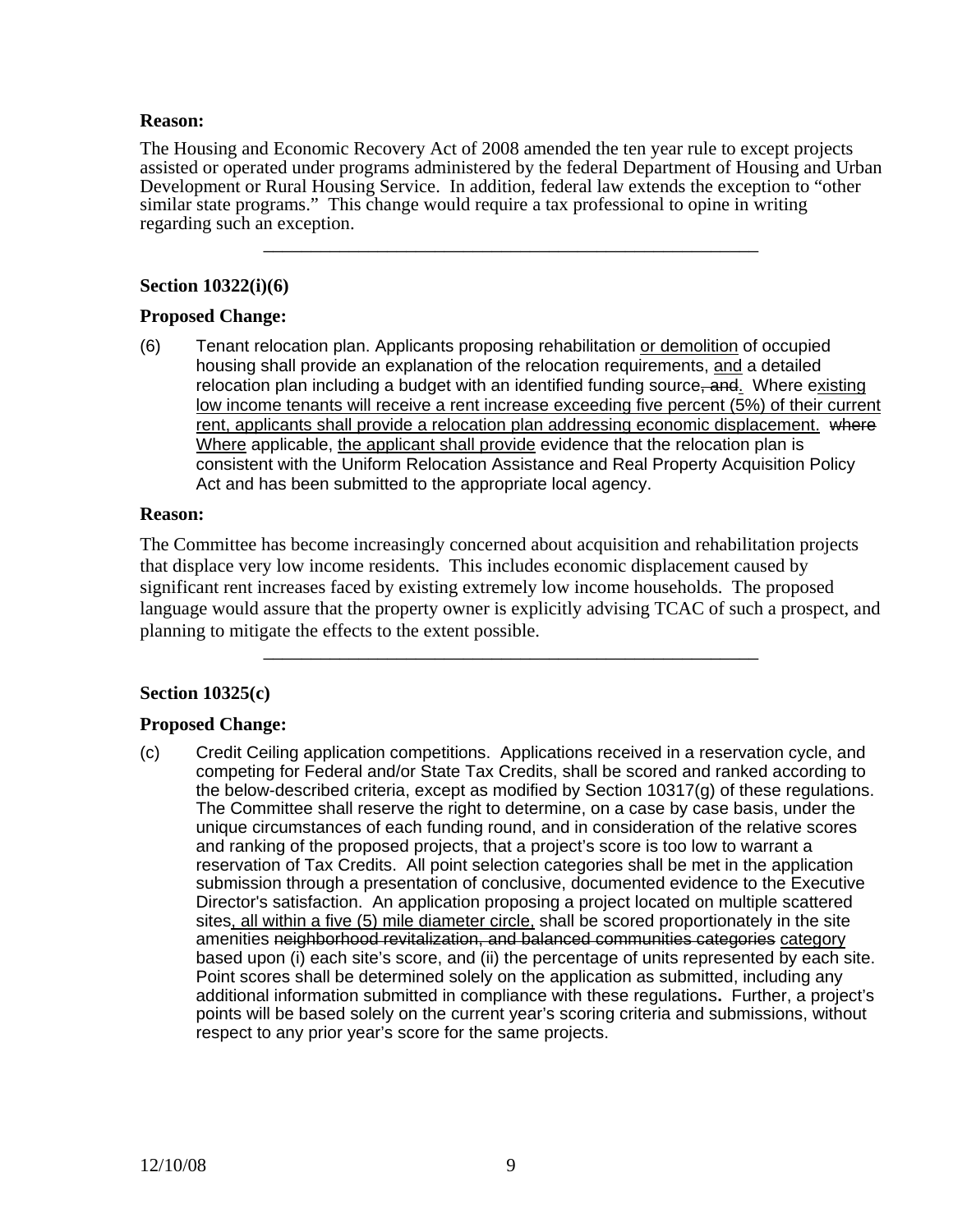## **Reason:**

The additional regulatory language would establish a proximity criterion upon eligible scattered site projects seeking 9 percent credits. TCAC has observed that projects with distant sites are not truly being managed as a single project. For example, a single resident manager at one of the multiple sites cannot effectively manage the other properties if the distances are too great. Staff has observed deferred maintenance and criminal activity at distant sites lacking an on-site manager. Services frequently cannot be readily available for the far-flung site residents, and files and records at a distant site tend to be less complete and less well-maintained. Setting a maximum distance for scattered site properties, eliminates applicant uncertainty, and enables TCAC staff to effectively monitor projects to assure sound, thorough property management.

\_\_\_\_\_\_\_\_\_\_\_\_\_\_\_\_\_\_\_\_\_\_\_\_\_\_\_\_\_\_\_\_\_\_\_\_\_\_\_\_\_\_\_\_\_\_\_\_\_\_\_\_

## **Section 10325(c)(1)**

## **Proposed Change:**

- (1) Leveraging
	- (A) Cost efficiency. A project application for a new construction or an At-Risk development, or a substantial rehabilitation development where the hard costs of rehabilitation are at least \$40,000 per unit, whose total eligible basis is below the maximum permitted threshold basis limits after permitted adjustments, shall receive 1 point for each percent by which its eligible basis is below the maximum permitted adjusted threshold basis limit.
	- (B) Credit reduction. A project that reduces the amount of Tax Credits it is requesting shall receive 1 point for each percent that its qualified basis is reduced. In order to receive points in this category, committed funds must be part of the permanent sources for the development and remain in place for at least ten years.
	- (C) Public funds. For purposes of scoring, "public funds" include federal, state, or local government funds, including the outstanding principal balances of prior direct federal debt or subsidized debt that has been or will be assumed in the course of an acquisition/rehabilitation transaction, funds from a local community foundation, funds already awarded under the Affordable Housing Program of the Federal Home Loan Bank (AHP)**,** waivers resulting in quantifiable cost savings that are not required by federal or state law, or the value of land donated or leased by a public entity or donated as part of an inclusionary housing ordinance which has been in effect for at least one year prior to the application deadline. Land and building values must be supported by an independent, third party appraisal consistent with the guidelines in Section 10322(i)(4)(A). All such public fund commitments shall receive 1 point for each 1 percent of the total development cost funded. To receive points under this subsection for loans, loans must be "soft" loans, having terms in excess of 15 years, and below market interest rates, interest accruals, residual receipts payments or other preferred terms for at least the first fifteen years of their terms. Points for donated or leased land shall be calculated based on the lesser of the purchase price or appraised value, except that points for land owned by the public entity for more than three years prior to the application filing deadline shall be calculated based on its appraised value. Further, for points to be awarded under this subsection, there shall be conclusive evidence presented that any new public funds have been firmly committed to the proposed project and require no further approvals, and that there has been no consideration other than the proposed housing given by anyone connected to the project, for the funds or the donated or leased land. Similarly, if the principal balances of any prior publicly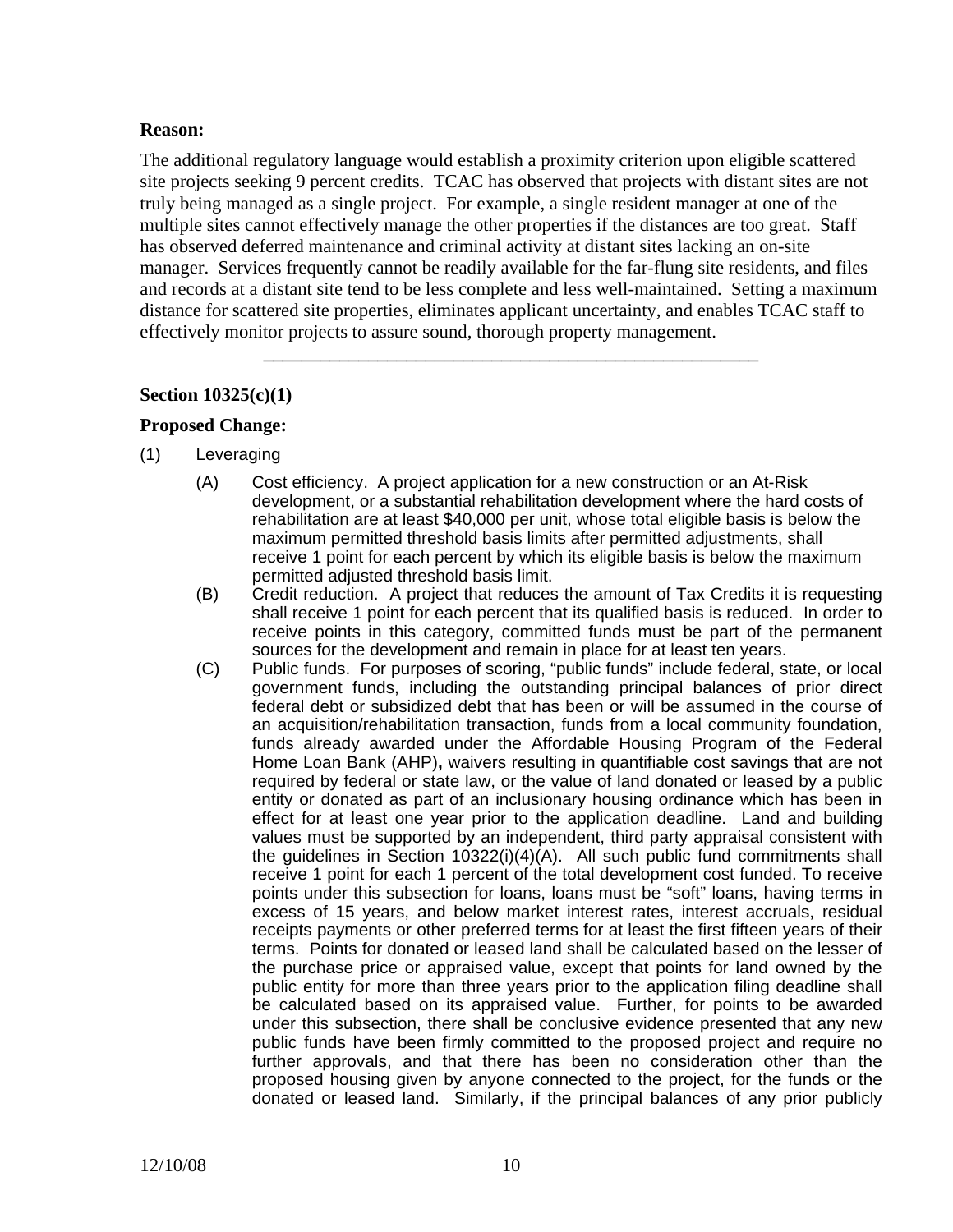funded or subsidized loans are to be assumed in the course of a proposed acquisition, verification of approval of the loan assumption or other required procedure by the agency initially approving the subsidy will be needed to satisfy the commitment requirements.

A maximum of 20 points shall be available in combining the cost efficiency, credit reduction, and public funds categories. However, in order to score the full 20 points, at least 2 points must be achieved by each applicant in the credit reduction category, unless the requirement is waived by the Executive Director upon making the finding specified in Section 10325(c)(8).

### **Reason:**

The proposed change would allow applicants to receive the full 20 points in the leveraging category without having to request fewer tax credits than otherwise warranted by the projects eligible basis, if the Executive Director finds that the larger equity market and/or credit market deficiency. Under such circumstances, applicants could still elect to garner points by voluntarily reducing their credit requests, but would no longer be required to in order to garner the full 20 points for leverage. In light of current credit pricing deflation, requiring a reduction in credit requested is not helpful in assuring financially feasible projects. Leveraging public funds and realizing cost efficiencies are equally beneficial as a public policy in this economic environment. Only if a sponsor believes the project can absorb it financially need the sponsor choose credit reduction to garner the full leverage points.

## **Section 10325(c)(3)(H)**

## **Proposed Change:**

(3) Negative points. Negative points, up to a total of 10 for each project and/or each violation, may be given at the Executive Director's discretion for general partners, co-developers, management agents, consultants, guarantors, or any member or agent of the Development Team as described in Section 10322(g)(5) for items including, but not limited to:

- (A) failure to utilize committed public subsidies identified in an application, unless it can be demonstrated to the satisfaction of the Executive Director that the circumstances were entirely outside of the applicant's control;
- (B) failure to utilize Tax Credits within program time guidelines, including failure to meet the 150 day readiness requirements, unless it can be demonstrated to the satisfaction of the Executive Director that the circumstances were entirely outside of the applicant's control;
- (C) failure to request Forms 8609 for new construction projects within one year from the date the last building in the project is placed-in-service, or for acquisition/rehabilitation projects, one year from the date on which the rehabilitation was completed;
- (D) removal or withdrawal under threat of removal as general partner from a housing tax credit partnership;
- (E) failure to provide physical amenities or services or any other item for which points were obtained (unless funding for a specific services program promised is no longer available);
- (F) failure to correct serious noncompliance after notice and cure period within an existing housing tax credit project in California;
- (G) repeated failure to submit required compliance documentation for a housing Tax Credit project located anywhere;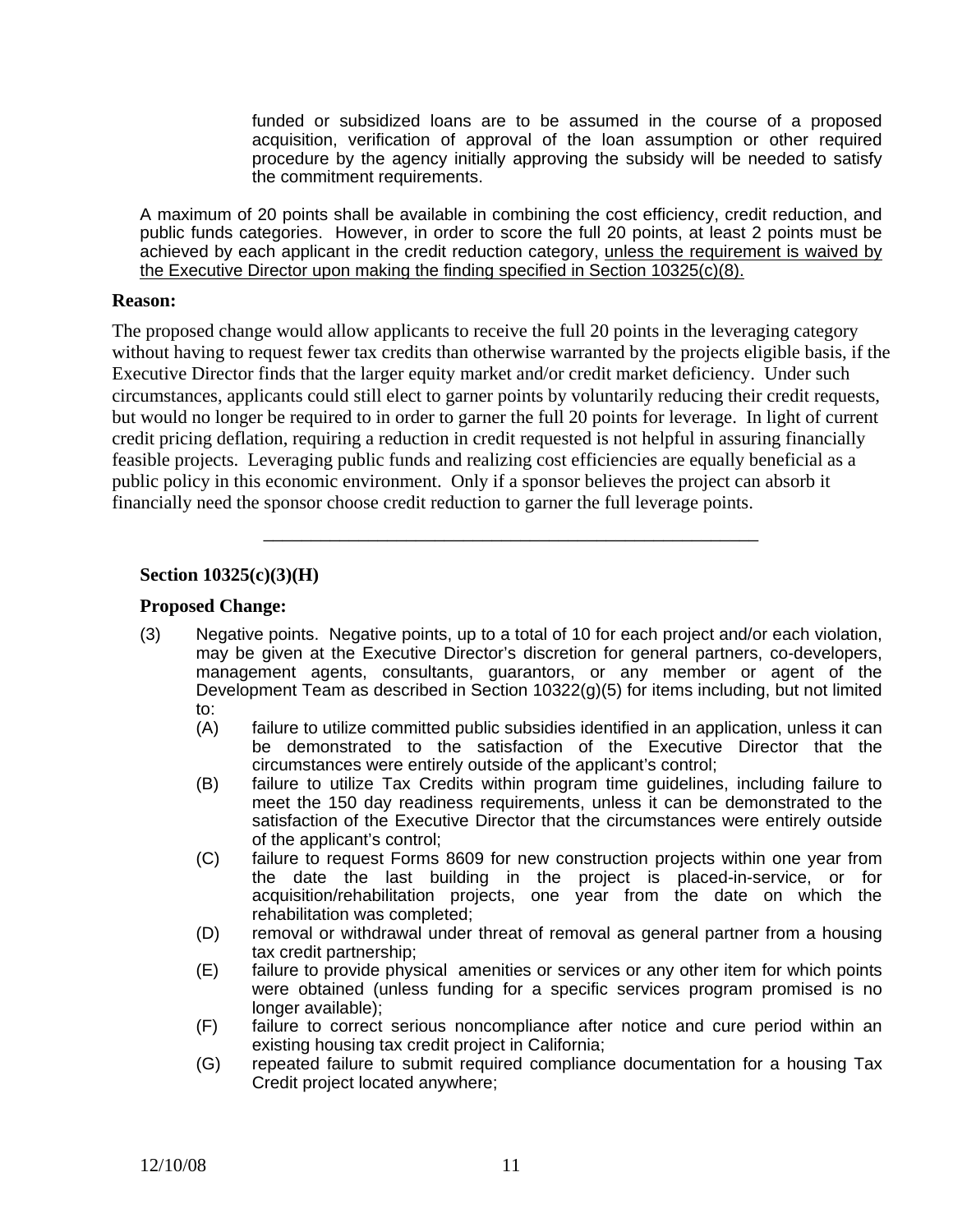- (H) failure to perform a tenant income recertification upon the first anniversary following the initial move-in certification for all one-hundred percent (100%) tax credit properties, or failure to conduct ongoing annual income certifications in properties with non-tax-credit units.
- (H)(I) material misrepresentation of any fact or requirement in an application;
- $(H)(J)$  failure of a building to continuously meet the terms, conditions, and requirements received at its certification as being suitable for occupancy in compliance with state or local law, unless it is demonstrated to the satisfaction of the Executive Director that the circumstances were entirely outside the control of the owner;
- $\bigoplus$  failure to submit a copy of the owner's completed 8609 showing the first year filing;
- $(K)(L)$  failure to properly notify CTCAC and obtain prior approval of general or limited partner changes, transfer of a Tax Credit project, or allocation of the Federal or State Credit; or
- $H(M)$  certification of site amenities, distances or service amenities that were, in the Executive Director's sole discretion, inaccurate or misleading.

### **Reason:**

The proposed change to the negative points section establishes consequences for failure to adhere to the TCAC requirement that owners perform a single annual income recertification for all households within a 100% tax credit property. The federal Housing and Economic Recovery Act of 2008 eliminated the federal requirement that all such households undergo an annual income recertification. Proposed new paragraph (H) would emphasize that one annual recertification is required in California. Failure to conduct a single annual income recertification would not violate federal rules, so a State consequence for noncompliance is necessary.

\_\_\_\_\_\_\_\_\_\_\_\_\_\_\_\_\_\_\_\_\_\_\_\_\_\_\_\_\_\_\_\_\_\_\_\_\_\_\_\_\_\_\_\_\_\_\_\_\_\_\_\_

## **Section 10325(c)(5)(A)(3)**

## **Proposed Change:**

or within 1/2 mile (1 mile for Rural set-aside projects) 2 points 2 points 3. The site is within 1/4 mile of a book-lending public library that also allows for inter-branch lending (when in a multi-branch system) (1/2 mile for Rural set-aside projects) 3 points

## **Reason:**

The clarifying change reflects the original intent that the point-garnering library be a lending library of general use by the project's proposed resident population. The proposed change would ensure that residents could access a broader range of information near where they live. The points would be awarded for public libraries where residents could check out books from their local library branch and have access to books from other branches through an inter-branch system where available.

\_\_\_\_\_\_\_\_\_\_\_\_\_\_\_\_\_\_\_\_\_\_\_\_\_\_\_\_\_\_\_\_\_\_\_\_\_\_\_\_\_\_\_\_\_\_\_\_\_\_\_\_

## **Section 10325(c)(5)(B)**

#### **Proposed Change:**

(B) Service Amenities: Amenities must be appropriate to the tenant population served and committed for a minimum of 10 years. Physical space for such amenities must be available when the development is placed-in-service, and the amenities must be available within 6 months of the project's placed-in-service date. To receive points in this category, programs must be of a regular, ongoing nature and provided to tenants free of charge,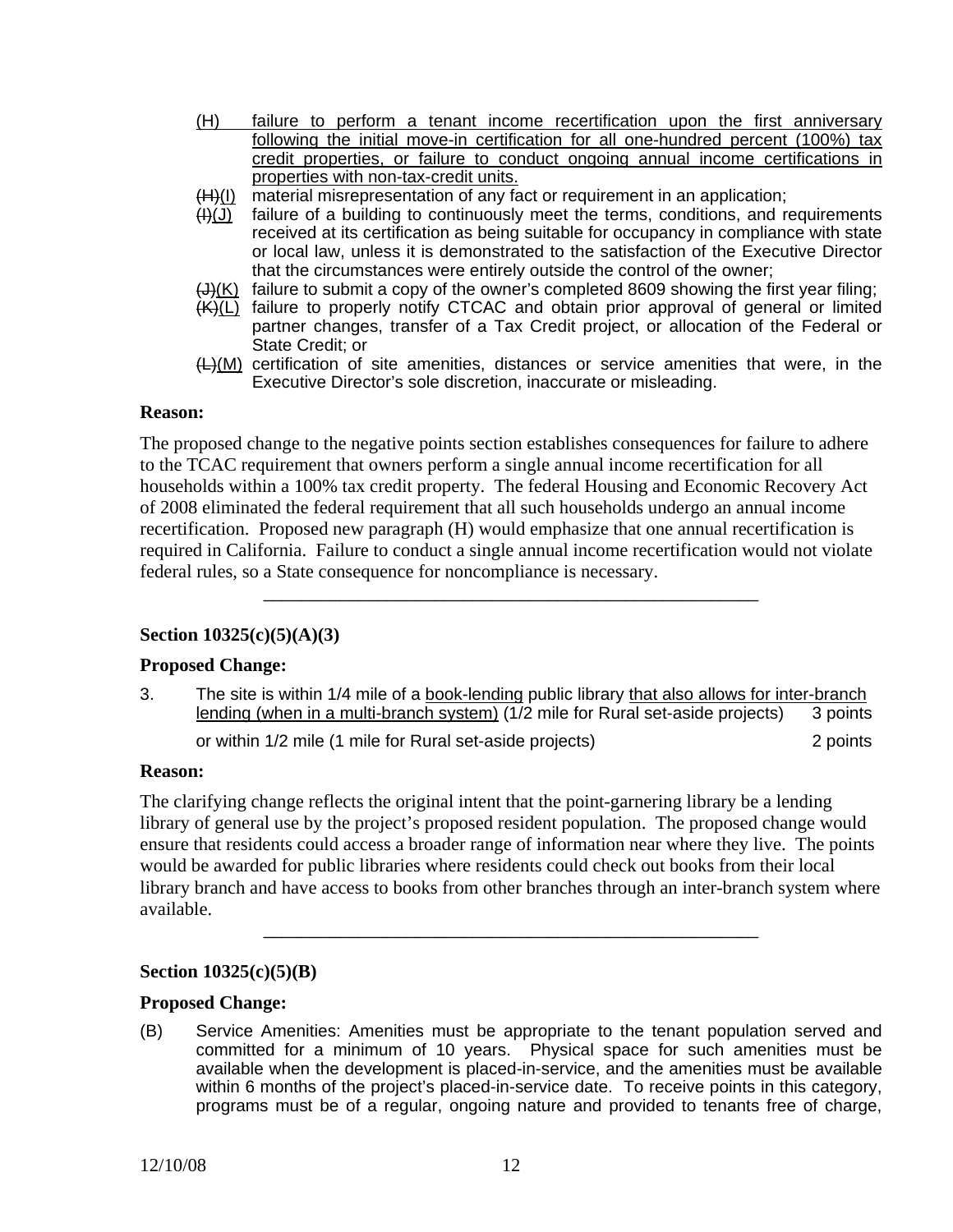services will be paid for must be included in the application. To receive points for services, except for day care services. Services must be provided on-site except that projects may use off-site services within 1/2 mile of the development provided that they have a written agreement with the service provider enabling the development's tenants to use the services free of charge (except for day care and any charges required by law) and that demonstrate that provision of on-site services would be duplicative. Referral services will not be eligible for points. Contracts with service providers, must be provided in the application, and service provider experience, and evidence that physical space will be provided, must be documented within the application. and a budget reflecting how the the application must propose a combined annual expenditure of at least \$10,000 for those services. Any donated services must be assigned a dollar value by the provider of those services. To receive services points, applications must contain a detailed budget clearly displaying all anticipated income and expenses associated with the projects services program. Having a bona fide service coordinator (not the on-site manager, for example) may count for 5 points in this category, provided that the experience of the coordinator, the duties of the coordinator, and a budget to pay for the coordinator are included in the application. No more than 10 points will be awarded in this category. Amenities may include, but are not limited to:

- 1. High speed internet service provided in each unit (as stated above, free of charge to the tenants) 5 points (5 points of the tenants) 3 points (5 points of the tenants) 5 points of the tenants (5 points of the tenants) 3 points of the tenants (5 points of the tenants) 3 points of the tenants (5 points of th
- 2. After school programs of an ongoing nature for school age children 5 points
- 3. Educational classes (such as ESL, computer training, etc.) but which are not the same as in 2 above. **5 points** as in 2 above.
- 4**.** Licensed child care providing 20 hours or more per week (Monday through Friday) to residents of the development **5** points **5** points **5** points
- 5. Direct client services, such as assistance with activities of daily living, or provision of counseling services, where a contract is in place at the time of application (only for senior, SRO and Special Needs Projects) 5 points 5 points
- 6. Bona fide service coordinator/social worker available **5 100 mm**  $\overline{5}$  points

## **Reason:**

This proposed change would establish a threshold minimum services expenditure of \$10,000 in order to garner any competitive services points. TCAC arrived at the \$10,000 floor through consultation with services providers, and through direct observation of project services during property monitoring visits.

for comparatively evaluating meaningful services packages. Establishing a minimum service budget would eliminate ambiguity and the practice of applicants proposing insignificant services for competitive credit. While TCAC acknowledges that a minimum expenditure does not assure quality services, it does assure a minimal level of seriousness to the services proposal. TCAC intends to develop more explicit criteria in the future

In addition, the proposed change would explicitly require a detailed services budget be submitted with the application. Requiring specific budget data would allow TCAC to more accurately assess the services program quality, and monitor to the application.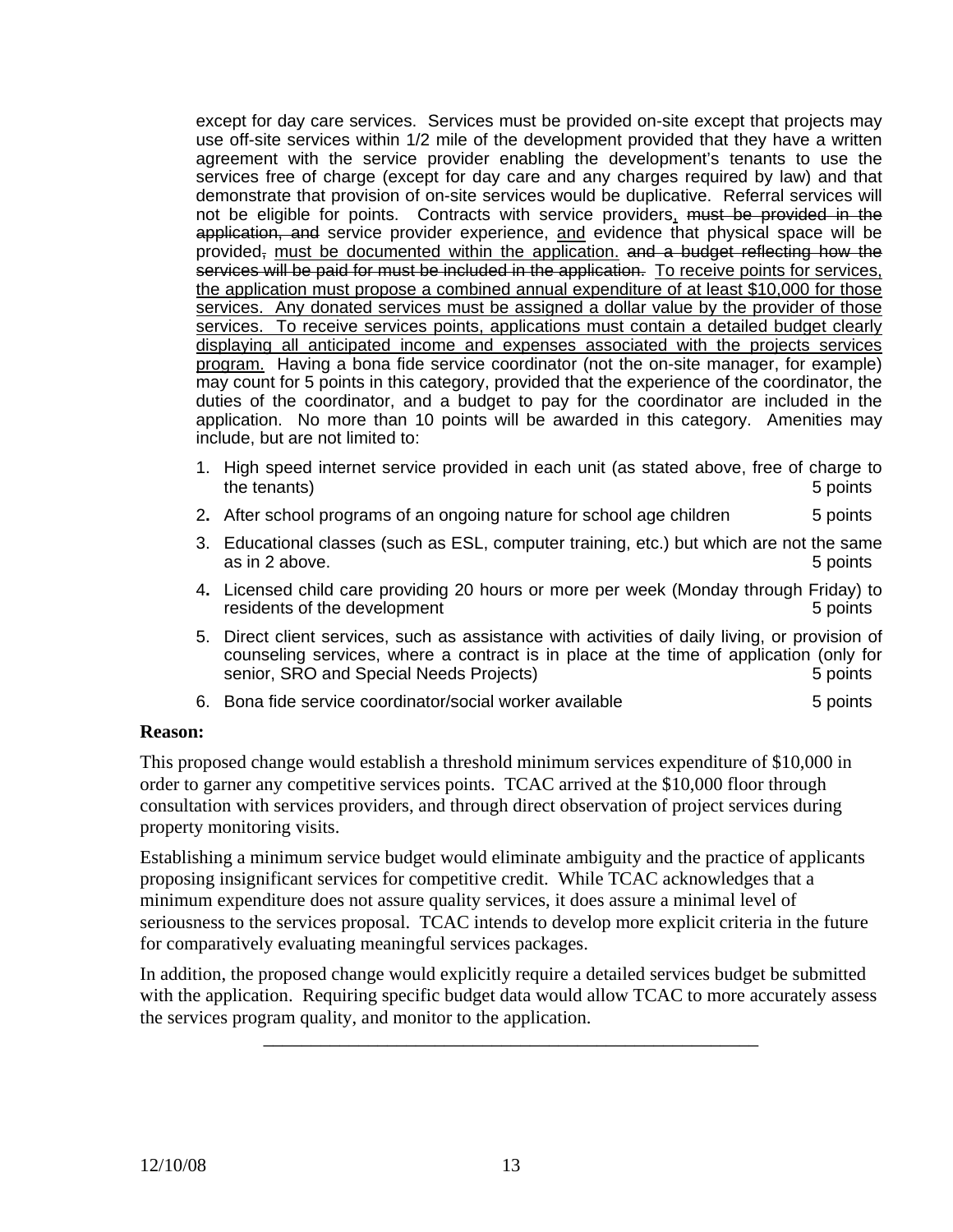### **Section 10325(c)(6) and (c)(7)**

#### **Proposed Change:**

(6) Neighborhood Revitalization. These points will not be available to projects applying under the Rural set-aside.

 adopted and specific efforts towards achieving the plan's goals have occurred. Plans existing buildings on such a base. A project requesting neighborhood revitalization points A development must be located in a Neighborhood Revitalization area, as defined in Section 10302(bb) of these regulations where demonstrable evidence, satisfactory to the Executive Director, is submitted showing that a neighborhood revitalization plan has been should be specific to the neighborhood, and efforts undertaken may include, but are not limited to, existing partnership coalitions with public entities, private sector enterprises, and/or nonprofit community organizations; financing commitments for work to be done in the neighborhood; and/or commencement of a specific neighborhood project. Each application for neighborhood revitalization points must include a drawn-to-scale and scaled for distance map identifying the project and neighborhood revitalization efforts already undertaken as well as those planned. Applications that have received HOPE awards from the U.S. Department of Housing and Urban Development, or located in federally designated Renewal Communities, Empowerment Zones, or Enterprise Communities, or are planned military base re-use projects, or are for projects located on tribal lands, or are located in a State Enterprise Zone will automatically be granted the full maximum points in this category without meeting any other conditions for Neighborhood Revitalization points. Base re-use, as used in this subsection, refers to projects that are located on a military base. Generally, such projects will involve, at least in part, the rehabilitation of already will not be eligible to receive points in the balanced communities section below.

Points for neighborhood revitalization will be awarded as follows, to a maximum of

9 points:

 and neighborhood revitalization efforts already undertaken as well as those planned. The Location in a locally designated revitalization area as evidenced by submission of a plan adopted by the jurisdiction, including evidence that the plan for neighborhood revitalization is still in effect, and a drawn-to-scale and scaled for distance map identifying the project plan should include findings of need or identification of problems requiring revitalization efforts. 2 points

3rd party letters from governmental entities or from non-profit organizations**,** documenting and substantiating funds committed or expended within the past five years in the neighborhood, as they specifically relate to the revitalization of the neighborhood where the project will be located.  $\Box$  Up to 2 points

A narrative explaining precisely the nature and extent of the neighborhood's revitalization efforts, how the applicant's project will fit into that framework, and how the proposed project is critical to the neighborhood's revitalization. 2 points

A letter from an official in the jurisdiction that delineates the various neighborhood revitalization efforts in the immediate vicinity of the proposed development, both already undertaken and planned, and the funds that have been committed and expended for projects within that immediate neighborhood. 
<br>
Up to 3 points

(7) Balanced communities. These points will not be available to projects applying under the Rural set-aside.

If a development does not request neighborhood revitalization points, if the local government is providing funds equal to at least 5% of total project costs for the project,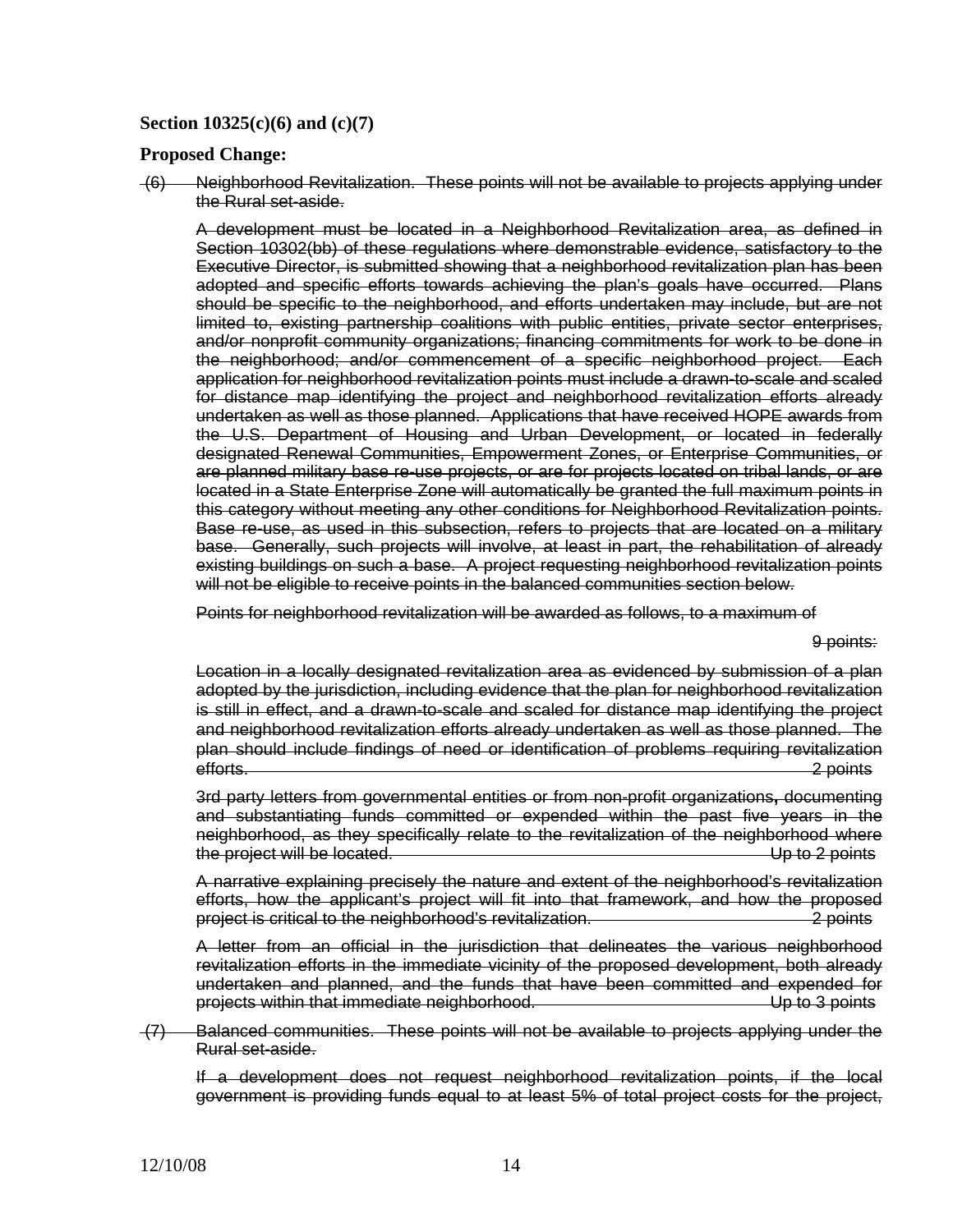application deadline will be the equivalent of a local government providing funds. Points and if it meets the other requirements of this subsection, the applicant may request points for balanced communities. For purposes of this scoring factor, land donated as part of an inclusionary housing ordinance which has been in effect for at least one year prior to the will be awarded, to a maximum of 9, as follows:

Submission of evidence from the local government that it has formally adopted initiatives to encourage the creation of affordable rental housing in new growth and/or high income areas and that the project is consistent with those locally adopted initiatives. Such initiatives may include inclusionary zoning ordinances and fair share requirements, as examples, but must include more than adoption of a housing element. 3 points

Evidence that the project will actually be built adjacent to housing owned and occupied by upper income families, to be shown by either the specific plan demonstrating the proximity of land uses and comparable sales data verifying that average sales prices for homes within a 1/2 mile radius of the site are above 100% of area sales prices, or census data demonstrating that the average income of that census tract is at or above 100% of area median. 2 points

The project will reserve at least 10% of its units for tenants with incomes not exceeding 30% of area median income. 2 points

The project will reserve at least 20% of its units for tenants with incomes not exceeding 30% of area median income. **3** points

The project will reserve at least 30% of its units for tenants with incomes not exceeding 30% of area median **4** points and the set of a point of the set of a point of the set of a point of the set of a point of the set of a point of the set of a point of the set of a point of the set of a point of the set of a

### **Reason:**

The proposed change would eliminate Neighborhood Revitalization and Balanced Communities scoring from the competitive 9 percent (9%) tax credit scoring system. This change to the 9% scoring system would affect applications for non-rural projects, resulting in a 146-point scoring system for both rural and non-rural applications. In addition, the proposed change would make the 9% competitive system more similar to the 4%-plus-state credit competitive system.

The neighborhood revitalization scoring factor was meant to reward projects proposed within specified areas, or areas designated by a local agency to be the focus of revitalization or similar efforts. In this way, the State intended Low Income Housing Tax Credit (LIHTC) projects to benefit, and benefit from, local efforts to reinvest in areas with histories of disinvestment. In response to local governmental interest in affordable housing developments outside of disinvested, poverty-impacted areas, the California Tax Credit Allocation Committee (TCAC) added the Balanced Communities scoring alternative. This scoring factor enabled applicants to garner 9 alternative points by proposing a project in a new growth or upper income area.

Combined, the two alternative scoring factors acknowledge beneficial outcomes from affordable housing developments in either revitalizing or new growth, upper income areas. The proposed change would acknowledge projects that do not fall within the terms of either scoring factor, but that would nonetheless be meritorious and beneficial to both the community and the project's low income residents.

Deleting the two alternative scoring factors would permit developers, working with the local governmental agencies, to identify appropriate project locations throughout the community. This change is proposed in the context of complementary emphasis on local public funding to ensure that local governments participate in project location decisions. Finally, TCAC will retain its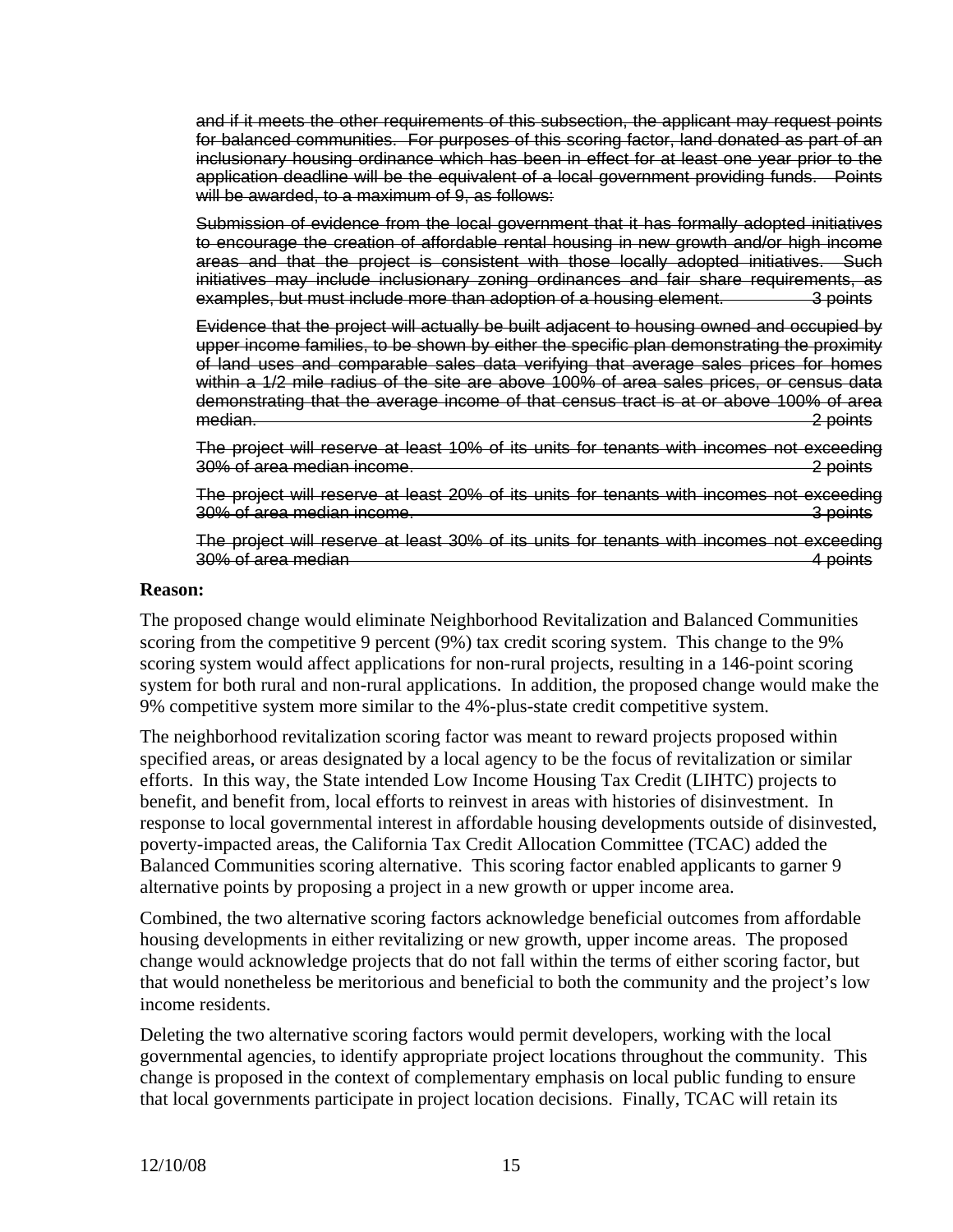emphasis on proximity to amenities, to assure project sites are near appropriate resources beneficial to the residents.

Note: Complementary consistency changes would include renumbering remaining paragraphs (c)(8) through (12), to (c)(6) through (10).

\_\_\_\_\_\_\_\_\_\_\_\_\_\_\_\_\_\_\_\_\_\_\_\_\_\_\_\_\_\_\_\_\_\_\_\_\_\_\_\_\_\_\_\_\_\_\_\_\_\_\_\_

### **Section 10235(c)(8)**

### **Proposed Change:**

(8) Sustainable building methods. Maximum 8 points

A new construction or adaptive reuse project that exceeds Title 24 energy standards by at least 10%. For a rehabilitation project not subject to Title 24, that reduces energy use on a per square foot basis by 25% as calculated using a methodology approved by the California Energy Commission. (4 points)*.* 

 For rehabilitation projects not subject to Title 24 requirements, use of fluorescent light fixtures for at least 75% of light fixtures or comparable energy lighting for the project's total lighting (including community rooms and any common space) throughout the compliance period. 2 points

Use of Energy Star rated ceiling fans in all bedrooms and living rooms; or use of a whole house fan; or use of an economizer cycle on mechanically cooled HVAC systems.

2 points

Use of water-saving fixtures or flow restrictors in the kitchen (2gpm or less) and bathrooms (1.5 gpm or less). 1 **point** 

Use of at least one High Efficiency Toilet (1.3 gpf) or dual-flush toilet per unit. 2 points

Use of material for all cabinets, countertops and shelving that is free of added formaldehyde or fully sealed on all six sides by laminates and/or a low-VOC primer or sealant (150 g/l or less). 1 point 1 point 1 point 1 point 1 point

Use of no-VOC interior paint (5 g/l or less). The same state of the state of point

Use of CRI Green-label, low-VOC carpeting and pad and low-VOC adhesives 25 g/l or less. 1 point

Use of bathroom fans in all bathrooms that exhaust to the outdoors and are equipped with a humidistat sensor or timer. 2 points

Use of formaldehyde-free insulation. 1 point 1 point

Use of at least one of the following recycled materials at the designated levels: a) cast-inplace concrete (20% flyash); b) carpet (25%); c) road base, fill or landscape amendments (30%). 1 point

Design the project to retain, infiltrate and/or treat on-site the first one-half inch of rainfall in a 24-hour period. **1 a** 24-hour period.

Include in the project specifications a Construction Indoor Air Quality Management plan that requires the following: a) protection of construction materials from water damage during construction; b) capping of ducts during construction; c) cleaning of ducts upon completion of construction; and d) for rehabilitation projects, implementation of a dust control plan that prevents particulates from migrating into occupied areas.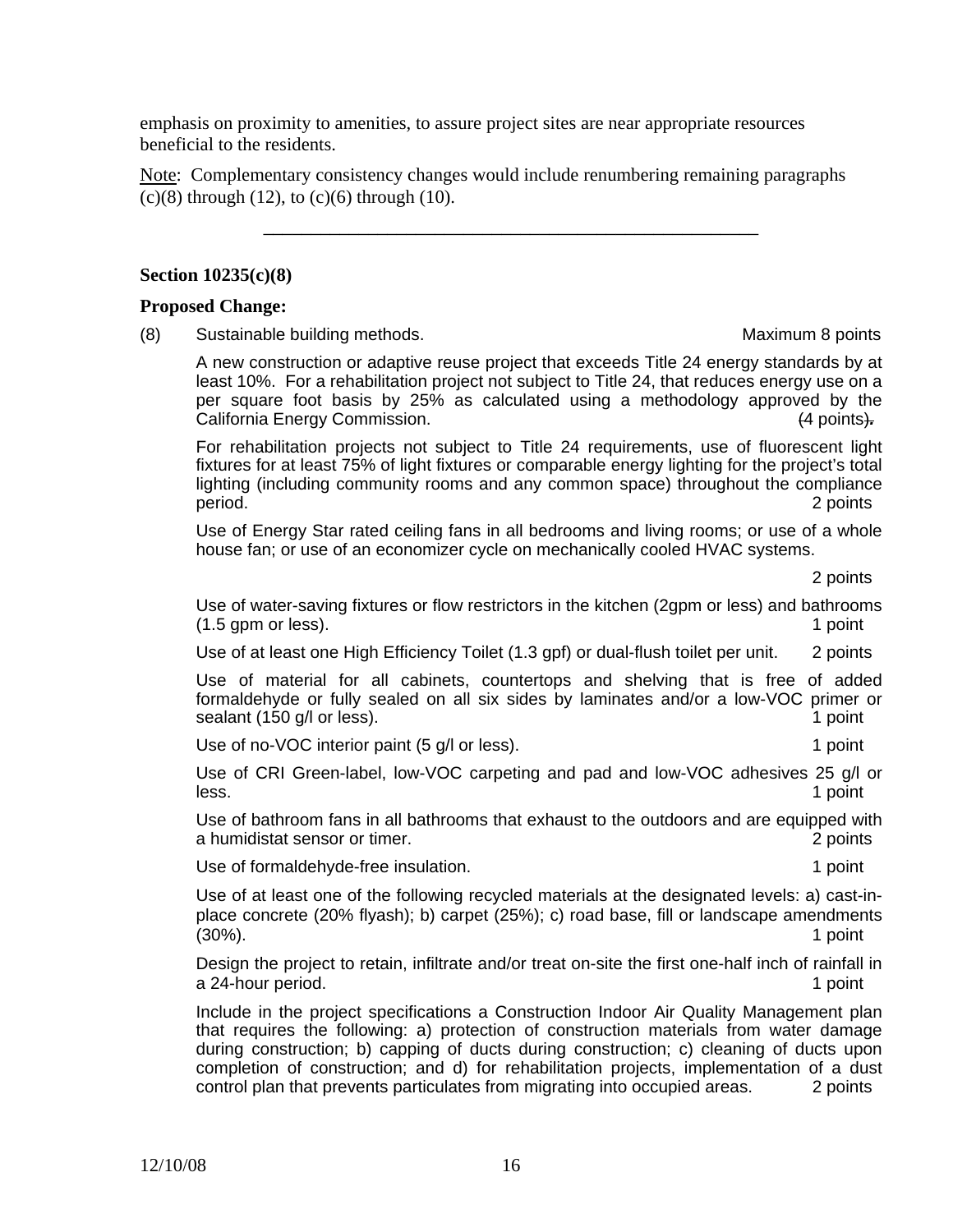Project design incorporates the principles of Universal Design in at least half of the project's units by including: accessible routs of travel to the dwelling units with accessible 34" minimum clear-opening-width entry and interior doors with lever hardware and 42" minimum width hallways; accessible full bathroom on primary floor with 30" x 60" clearance parallel to the entry to 60" wide accessible showers with grab bars, anti-scald valves and lever faucet/shower handles, and reinforcement applied to walls around toilet for future grab bar installations; accessible kitchen with 30" x 48" clearance parallel to and centered on front of all major fixtures and appliances. 1 point 1 point

The proposed project will contain nonsmoking buildings or sections of buildings. Nonsmoking sections must consist of at least half the units within the building, and those units must be contiguous. The contiguous of the contiguous of the contiguous of the contiguous of the contiguous of the contiguous of the contiguous of the contiguous of the contiguous of the contiguous of the contiguous o

#### The project proposes to use Historic Tax Credits 1 point 1 point

To receive these points, the applicant and the project architect or mechanical engineer must certify in the application, which of the items will be included in the project's design and specifications, and further must certify at the project's placed-in-service date that the items have been included and/or that the energy efficiency standard has been met or exceeded. Projects receiving points under this category that fail to meet the requirement will be subject to negative points under Section 10325(c)(3) above.

Develop and commit to certifying the project any one of the following programs: Leadership in Energy & Environmental Design (LEED for Homes); Green Communities; or the GreenPoint Rated Multifamily Guidelines. 8 points

### **Reason:**

The federal Housing and Economic Recovery Act of 2008 (H.R. 3221) amended Internal Revenue Code Section  $42(m)(1)(C)$  to require State allocating agencies to use the historic nature of the project as a selection criterion. Rehabilitating historic structures preserves and enhances an existing resource. Including a scoring option for historic rehabilitation within the Sustainable Building Methods scoring category comports with the federal requirement and acknowledges the benefits derived from preserving an existing, valuable resource.

Awarding one (1) point to projects utilizing Historic Tax Credits in combination with LIHTCs would ensure that a project is listed in the National Register of Historic Places, and would be rehabilitated to appropriate standards. The new criteria would provide an additional option for garnering one of the eight (8) Sustainable Building Methods points.

\_\_\_\_\_\_\_\_\_\_\_\_\_\_\_\_\_\_\_\_\_\_\_\_\_\_\_\_\_\_\_\_\_\_\_\_\_\_\_\_\_\_\_\_\_\_\_\_\_\_\_\_

## **Section 10325(c)(10)**

## **Proposed Change:**

(10)(8) Readiness to Proceed. 20 points will be available to projects that meet ALL of the following, and are able to begin construction within 150 days of the Credit Reservation, as evidenced by submission, within that time, of recorded deeds of trust for all construction financing, except for AHP and MHP funds, payment of all construction lender fees, issuance of building permits (a grading permit does not suffice to meet this requirement) and notice to proceed delivered to the contractor. If no construction lender is involved, evidence must be submitted within 150 days after the Reservation is made that the equity partner has been admitted to the ownership entity, and that an initial disbursement of funds has occurred. Failure to meet this timeline will result in rescission of the Tax Credit Reservation. The following must be delivered: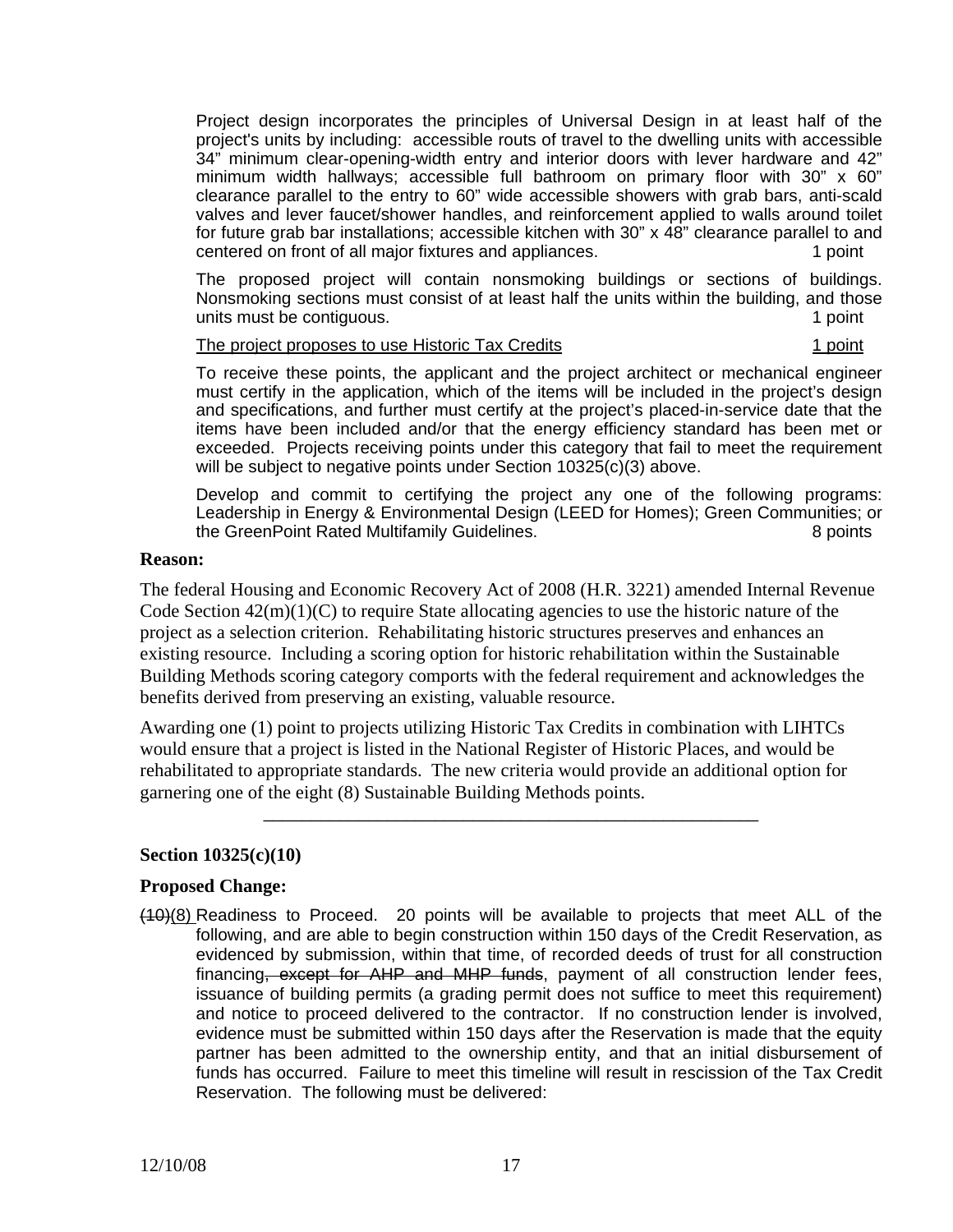- (A) enforceable commitment for all construction financing, as evidenced by executed commitment(s) and payment of commitment fee(s);
- (B) evidence, as verified by the appropriate officials, of site plan approval and that all local land use environmental review clearances (CEQA and NEPA) necessary to begin construction are either finally approved or unnecessary;
- (C) evidence of all necessary public approvals except building permits; and
- (D) evidence of design review approval.

For paragraphs (B), (C), and (D) an appeal period may run up to 30 days beyond the application due date. The applicant must provide proof that either no appeals were received, or that any appeals received during that period were resolved within that 30-day period to garner local approval readiness points.

In the event that one or more of the above criteria have not been met, 5 points may be awarded for each one that has been met, up to a maximum of 15 points. The 150-day requirements shall not apply to projects that do not obtain the maximum points in this category, for any items for which points are not awarded.

The Executive Director, at his or her sole discretion, may make a finding that a marketwide lack of investor equity or systemic credit market illiquidity warrants a general extension to the 150-day readiness deadline. The Executive Director may extend the deadline at any time for no more than an additional 90 days beyond the original deadline.

## **Reason:**

The readiness scoring factor is meant to competitively favor project sponsors who have completed various development steps prior to application and who commit to completing other specified steps within 150 days of reservation. The listed recordation exceptions for AHP and MHP, as opposed to other public funding sources for construction are unwarranted. MHP is not a construction period funding source, and AHP contains no unique feature that sets it apart from other construction period funding sources. TCAC does receive applications where AHP is committed at the time of application, and TCAC sees no reason why such committed funding sources cannot close within 150 days.

In addition, some confusion has arisen among program applicants as to whether AHP must be committed at the time of application to garner readiness points. The current regulations provide no scoring forbearance for AHP commitments. The exception from recordation within 150 days has led to the practice of projects with uncommitted AHP financing receiving readiness points. Eliminating the exceptions will also eliminate such confusion in the future.

The new paragraph following paragraph (D) would permit applicants to demonstrate readiness with local approvals still in an appeal period. The proposed rule would award points to projects where an appeal period has run out without appeal within 30 days following the application due date. Alternatively, the applicant must demonstrate that any filed appeals were resolved within that 30-day period.

The final new paragraph would allow the Executive Director to extend the 150-deadline by up to 90 days if he/she finds that the equity and credit markets generally are not investing in Low Income Housing Tax Credits. This extremely rare event is occurring in late 2008 and may continue into 2009. Such discretion may permit second-round 2008 projects additional time if the markets do not improve sufficiently to make equity available to those projects. If market conditions continued any longer, the Executive Director would retain the authority to extend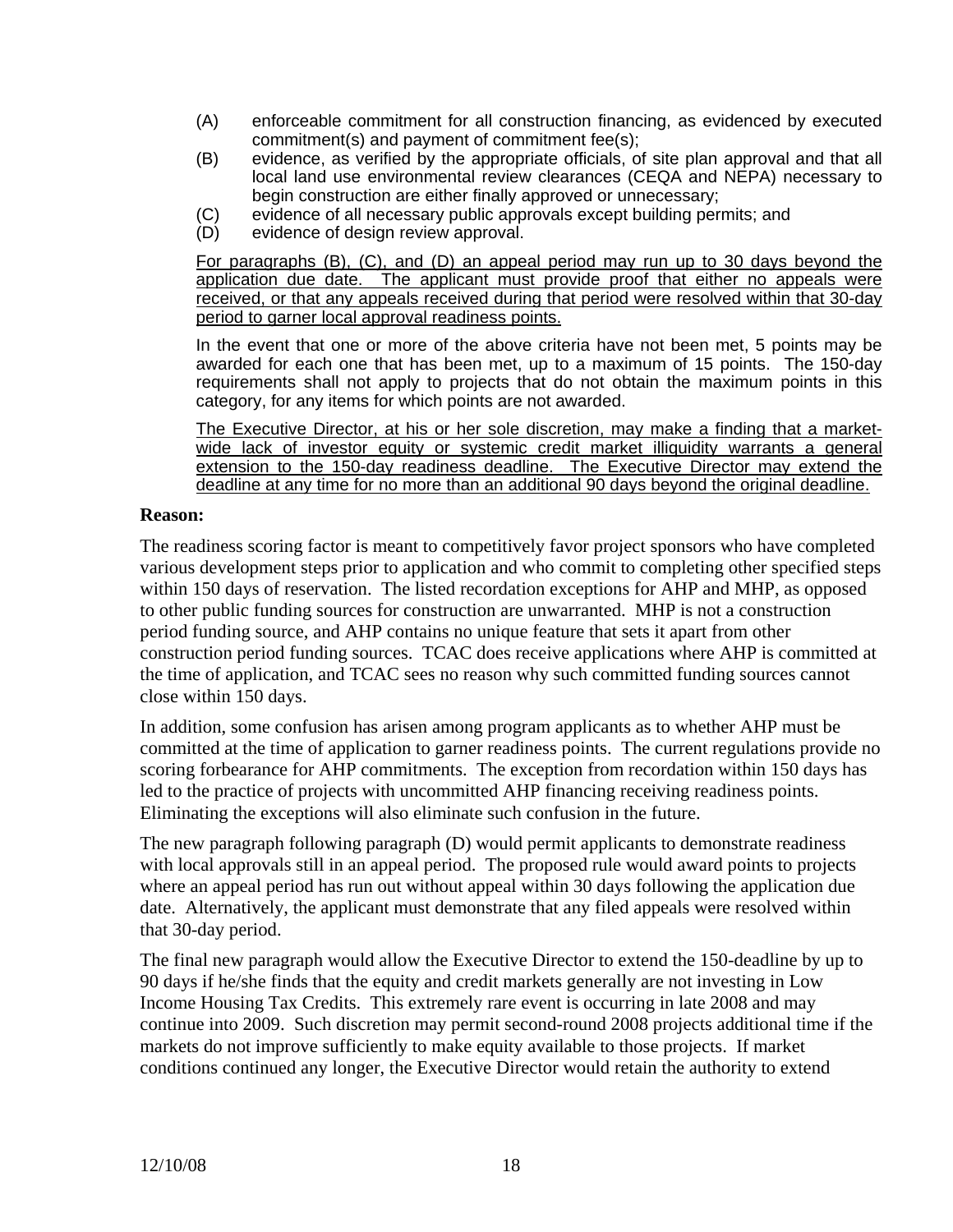deadlines in the greater interest of developing pending meritorious projects promptly, rather than recapturing credits and restarting a development clock with a new sponsor.

Finally, the renumbering change reflects the earlier proposed deletion of subsections (c)(6) and  $(c)(7)$ .

\_\_\_\_\_\_\_\_\_\_\_\_\_\_\_\_\_\_\_\_\_\_\_\_\_\_\_\_\_\_\_\_\_\_\_\_\_\_\_\_\_\_\_\_\_\_\_\_\_\_\_\_

## **Section 10325(c)(12)**

### **Proposed Change:**

## (12) Tie Breakers

If multiple applications receive the same score, the following tie breakers shall be employed: first, if an application's housing type goal has been met in the current funding round in the percentages listed in section 10315, then the application will be skipped if there is another application with the same score and with a housing type goal that has not been met in the current funding round in the percentages listed in section 10315; second, only if each of the tied score applications are within a qualified census tract (QCT), the application providing a local governmental letter describing how the project contributes to a concerted neighborhood revitalization plan; for other than Rural set-aside applications, to fund an application for a project located in a qualified census tract or a federally designated Renewal Community, Empowerment Zone, or Enterprise Community or State Enterprise Zone that has demonstrated that it will contribute to a concerted neighborhood revitalization plan, as evidenced by a score of at least eight (8) points, or a project not located in such an area that has received nine (9) points under section 10325(c)(6) or (7) of these regulations; third, the application with the lowest ratio of requested unadjusted eligible basis to total residential project costs, excluding developer fee, total land cost, general partner/sponsor equity/loans or loans from the equity provider. This ratio must not have increased when the project is placed-in-service or negative points will be awarded, and the Tax Credit award may be reduced.

## **Reason:**

The proposed change modifies the second tiebreaker by evaluating, for QCT projects only, whether a local governmental official has provided a written description of how the project will contribute to a neighborhood revitalization plan for the area. Such a preference is required by federal law (IRC Section 42(m)(1)(B)(ii)(III)). This change also reflects the proposed elimination of the Neighborhood Revitalization and Balanced Communities scoring factors (see proposed change to Sections  $10325(c)(6)$  and  $(c)(7)$  above).

\_\_\_\_\_\_\_\_\_\_\_\_\_\_\_\_\_\_\_\_\_\_\_\_\_\_\_\_\_\_\_\_\_\_\_\_\_\_\_\_\_\_\_\_\_\_\_\_\_\_\_\_

## **Section 10325(d)(1)**

## **Proposed Change:**

(1) Set-aside application selection. Beginning with the top-ranked application from the Nonprofit set-aside, followed by the Rural set-aside (funding the RHS program apportionment first), the Small Development set-aside, the At Risk set-aside, and the Special Needs/SRO set-aside, the highest scoring applications will have Tax Credits reserved. No more than one project in a market area as determined by the Committee will be funded in the Rural set-aside during any calendar year. Credit amounts to be reserved in the set-asides will be established at the exact percentages set forth in section 10315. If the last project funded in a set-aside requires more than the credits remaining in that set-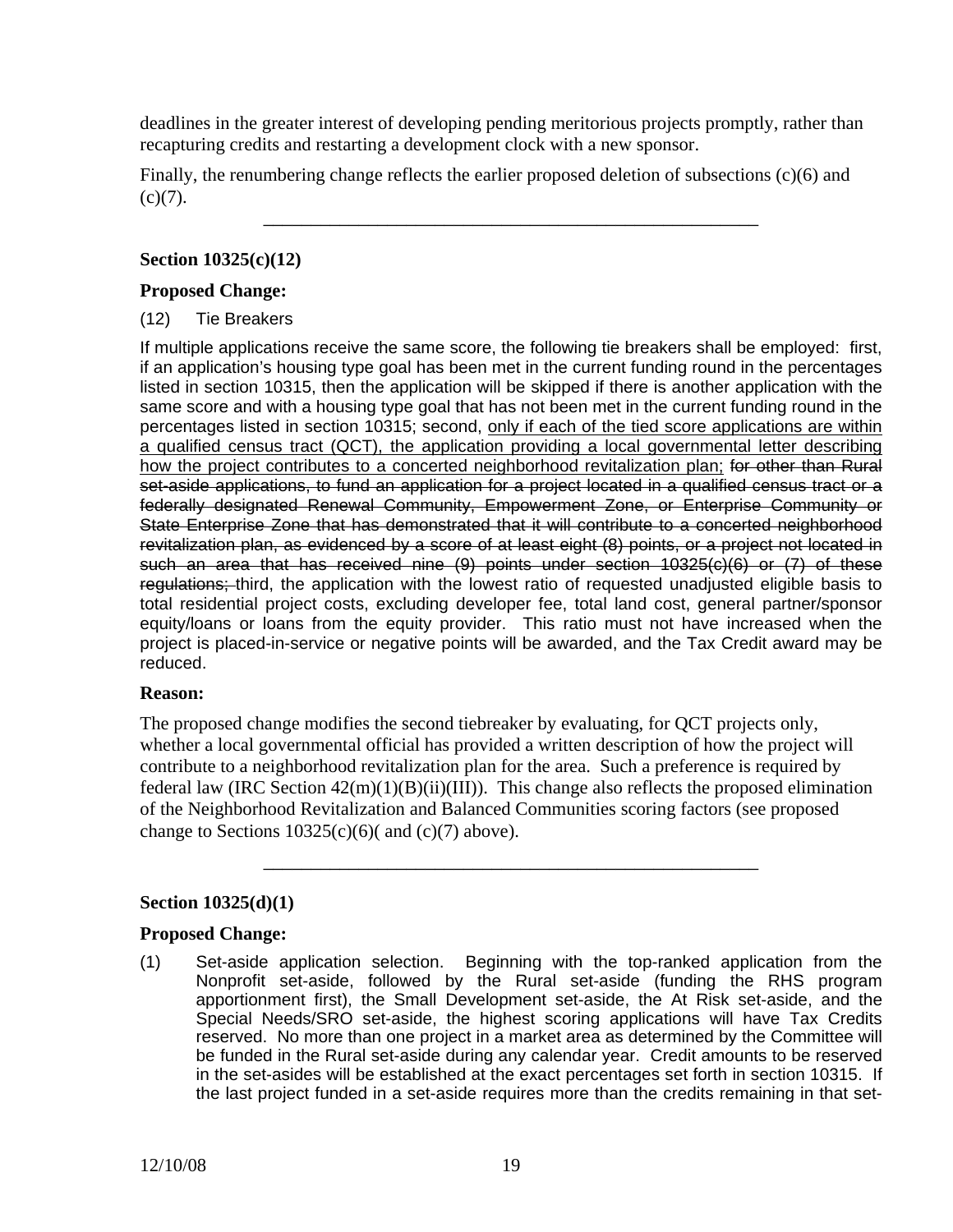aside, such overages in the first funding round will be subtracted from that set-aside in determining the amount available in the set-aside for the second funding round. If Credits are not reserved in the first round they will be added to second round amounts in the same Set Aside. If more Tax Credits are reserved to the last project in a set-aside than are available in that set-aside during the second funding round, the overage will be taken from the Supplemental Set-Aside if there are sufficient funds. If not, the award will be counted against the amounts available from the geographic area in which the project is located. Tax Credits reserved in the small development set-aside, and in the at-risk set-aside shall count within the geographic areas in which the projects funded therein are located. Any unused credits from any Set-Asides will be transferred to the Supplemental Set-Aside and used for Waiting List projects after the second round. Tax Credits reserved in all setasides shall be counted within the housing type goals.

### **Reason:**

Consistent with proposed changes to Section 10315(k), the small development and at risk set asides would now have credits available from within those set-asides, and need not be counted against the geographic region containing the project. This change would eliminate confusion and uncertainty regarding how geographic apportionment credits would be awarded, by taking these two set-asides out of the geographic award process. The proposed change would treat the small development and at risk set asides in a manner consistent with the other three regulatory set asides.

\_\_\_\_\_\_\_\_\_\_\_\_\_\_\_\_\_\_\_\_\_\_\_\_\_\_\_\_\_\_\_\_\_\_\_\_\_\_\_\_\_\_\_\_\_\_\_\_\_\_\_\_

# **Section 10325(f)(8)(E) and (F)**

## **Proposed Change:**

- (E) Substitution or an increase of such funds may be permitted only when the source of funding is similar to the original funding, for example, private loan to substitute for private loan, public funds for public funds. Funds from a previously committed source may be increased only in an amount necessary to achieve project feasibility. Adding new funding sources to cover additional, unanticipated costs requires TCAC pre-approval. This provision shall include projects that have already received a reservation or allocation of Tax Credits in prior years.
- (F) Funds anticipated but not yet awarded under the following programs shall be exempt from the provisions of this subsection: the Affordable Housing Program (AHP) provided pursuant to a program of the Federal Home Loan Bank; RHS Section 514, 515 or 538 programs; California Housing Finance Agency's Proposition 1A school facility fee reimbursement program; the Department of Housing and Urban Development's Supportive Housing Program (SHP); the California Department of Mental Health's Mental Health Services Act Program; projects that have received a Reservation of HOME funds from the applicable Participating Jurisdiction, or to projects receiving Housing Tax Credits in 1999 and thereafter and funding under the Department of Housing and Community Development's Multifamily Housing Program.

#### **Reason:**

Proposed amendments to paragraph (E) clarify that credit reservation recipients may increase funding from a source reflected in the original application, or may add new sources with TCAC's prior approval. This accommodates unforeseen development cost increases while maintaining the integrity of the readiness scoring factor in TCAC's competitive scheme. This amendment would clarify the conditions under which additional funding could be added to the project after award.

The proposed paragraph (F) change eliminates an archaic program reference.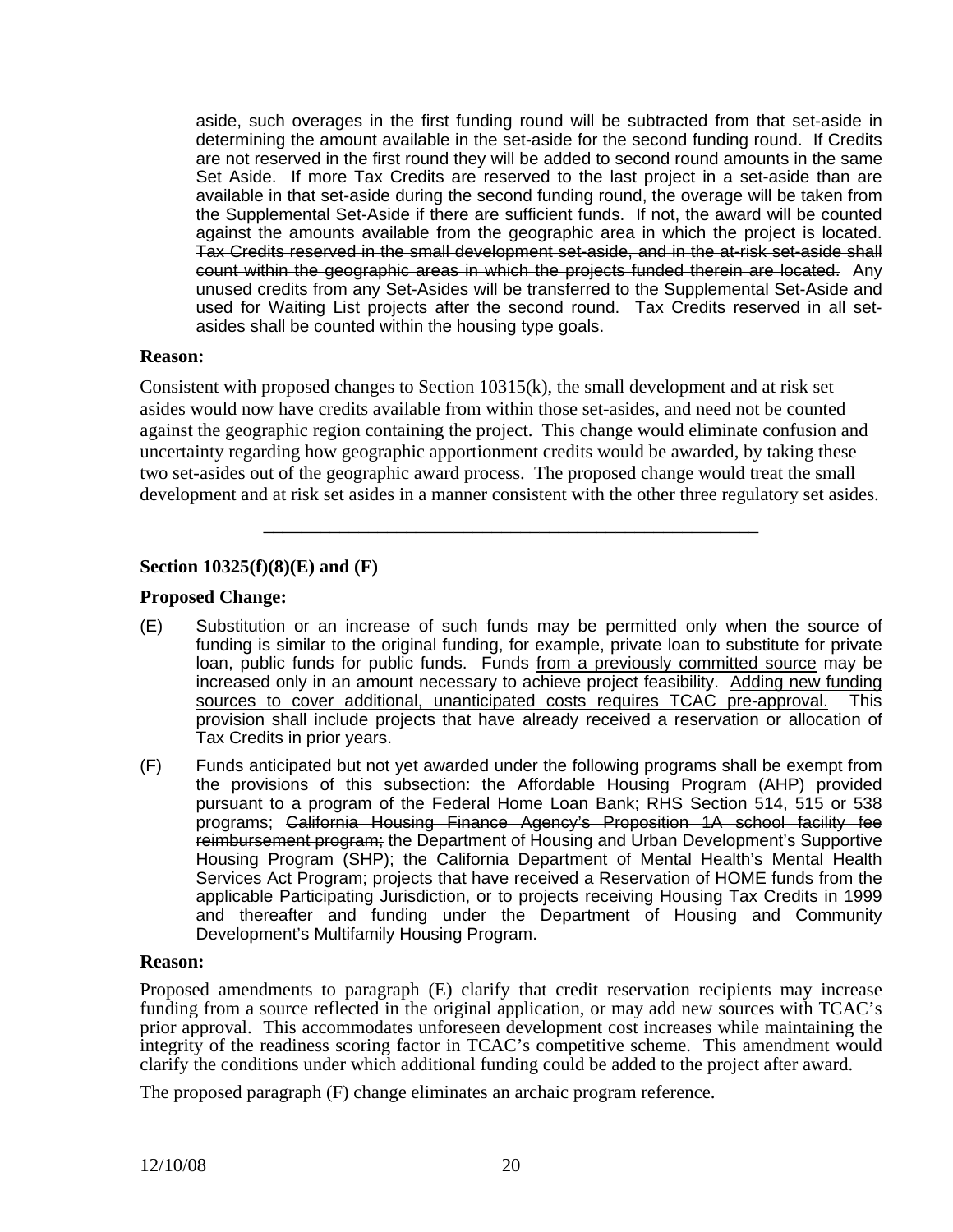### **Section 10325(f)(9)(D)**

### **Proposed Change:**

(D) The maximum annual Federal Tax Credits available for award to any one project in any funding round shall not exceed Two Million (\$2,000,000) Dollars, except for projects receiving a waiver of unit size under subsection (C) above, in which case the maximum annual Federal Tax Credits reserved to any one project in any one funding round shall not exceed Two Million Five Hundred Thousand (\$2,500,000) Dollars.

\_\_\_\_\_\_\_\_\_\_\_\_\_\_\_\_\_\_\_\_\_\_\_\_\_\_\_\_\_\_\_\_\_\_\_\_\_\_\_\_\_\_\_\_\_\_\_\_\_\_\_\_

#### **Reason:**

The current \$2 million maximum credit award has been in place since 2004, prior to the significant escalation in development costs that began in 2005. With continuing high, albeit stabilizing, development costs and declining credit prices, the \$2 million maximum constrains developers of even standard sized developments. The proposed change would permit all sponsors to request up to \$2.5 million so long as such a request is warranted by the permitted requested basis in the project.

TCAC awards approximately four to six projects the \$2 million maximum annual credit amount, and would reasonably not expect that volume to increase significantly under the proposed higher maximums. If, under the new rule, TCAC funded the same number at the full new maximum, TCAC could fund one or two fewer projects annually due to this change.

\_\_\_\_\_\_\_\_\_\_\_\_\_\_\_\_\_\_\_\_\_\_\_\_\_\_\_\_\_\_\_\_\_\_\_\_\_\_\_\_\_\_\_\_\_\_\_\_\_\_\_\_

## **Section 10325(f)(10)**

## **Proposed Change:**

- (10) Projects applying for competitive Tax Credits and involving rehabilitation of existing buildings shall be required to complete a minimum of:
	- $(A)$  \$20,000 in hard construction costs per unit (except for those projects defined as "at risk" pursuant to these regulations, which must complete a minimum of \$10,000 in hard construction costs per unit-)-; and
	- $(B)$  20% of the adjusted basis of the building pursuant to IRC Section 42(e)(3)(A)(ii)(I).

### **Reason:**

The proposed changes incorporate the federal change to the minimum rehabilitation requirement referenced in IRC Section  $42(e)(3)(A)(ii)(I)$  as a result of The Housing and Economic Recovery Act of 2008 (H.R. 3221).

\_\_\_\_\_\_\_\_\_\_\_\_\_\_\_\_\_\_\_\_\_\_\_\_\_\_\_\_\_\_\_\_\_\_\_\_\_\_\_\_\_\_\_\_\_\_\_\_\_\_\_\_

## **Section 10326(c)(5)(C)**

#### **Proposed Change:**

(C) Additionally, for projects applying under Section 10326 of these regulations, an increase of one percent (1%) in the threshold basis limits shall be available for every 1% of the project's units that will be income and rent restricted at or below 50 percent (50%) but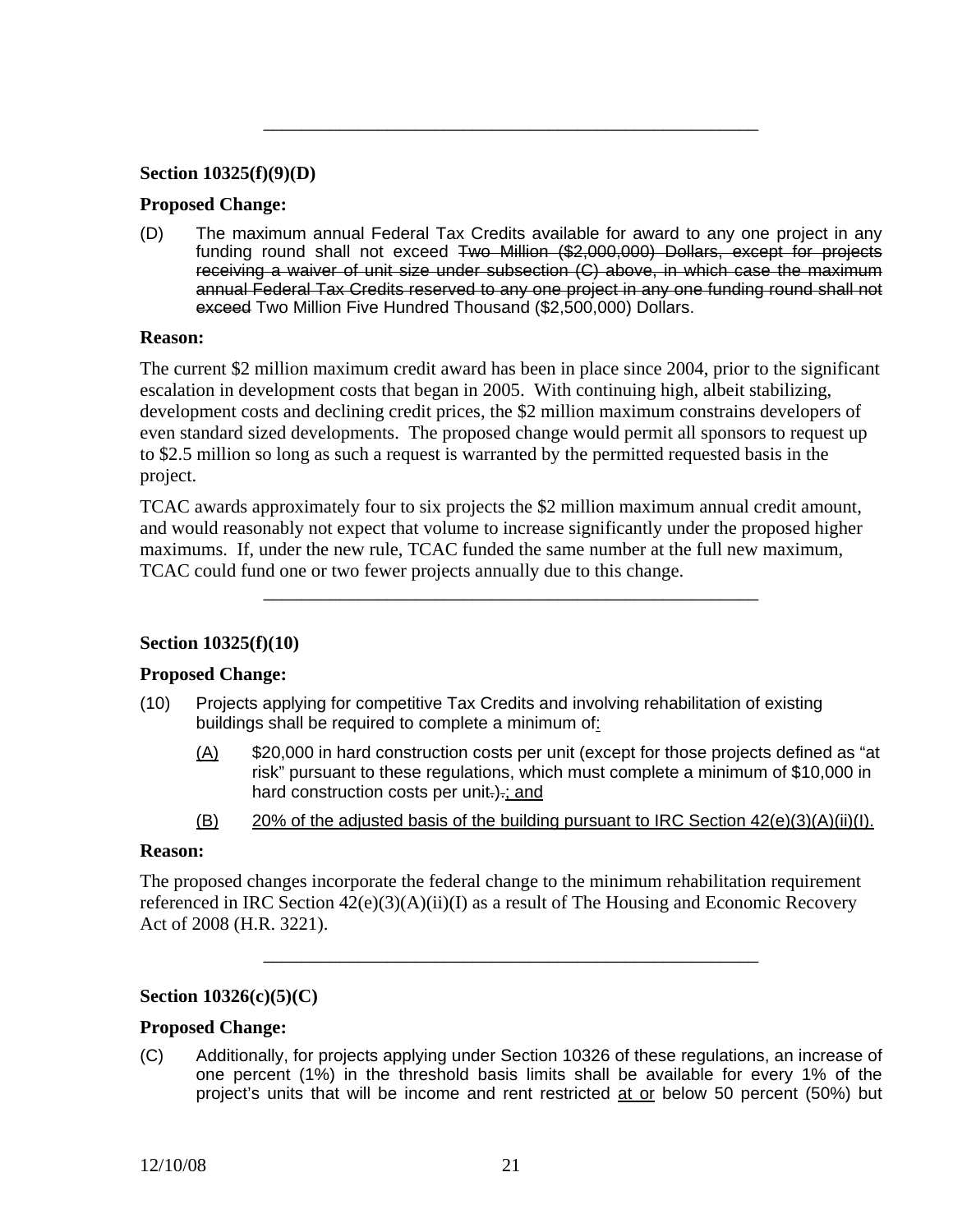above thirty-five percent (35%) of Area Median Income (AMI). An increase of two percent (2%) shall be available for every 1% of the project's units that will be restricted at or below 35% of AMI. In addition, the applicant must agree to maintain the affordability period of the project for 55 years.

\_\_\_\_\_\_\_\_\_\_\_\_\_\_\_\_\_\_\_\_\_\_\_\_\_\_\_\_\_\_\_\_\_\_\_\_\_\_\_\_\_\_\_\_\_\_\_\_\_\_\_\_

#### **Reason:**

This would enact a clarifying change to include 50 percent of AMI households.

### **Section 10326(g)(7)**

### **Proposed Change**

- (7) Projects involving rehabilitation of existing buildings shall be required to complete a minimum of:
	- (A) \$10,000 in hard construction costs per unit.; and
	- (B) 20% of the adjusted basis of the building pursuant to IRC Section  $42(e)(3)(A)(ii)(I)$ .

#### **Reason:**

The proposed changes incorporate the federal change to the minimum rehabilitation requirement referenced in IRC Section  $42(e)(3)(A)(ii)(I)$  as a result of H.R. 3221.

\_\_\_\_\_\_\_\_\_\_\_\_\_\_\_\_\_\_\_\_\_\_\_\_\_\_\_\_\_\_\_\_\_\_\_\_\_\_\_\_\_\_\_\_\_\_\_\_\_\_\_\_

### **Section 10327(c)(5)**

#### **Proposed Change:**

(5) Threshold Basis Limits. The Committee shall limit the unadjusted eligible basis amount, used for calculating the maximum amount of Tax Credits to amounts published in its Application Supplement on its website in effect at the time of application, and in accordance with the definition in Section 10302(nn) of these regulations. This limitation shall not apply for purposes of calculating the final Credit amount upon issuance of tax forms, including projects that have already received Reservation or allocations of Tax Credits.

\_\_\_\_\_\_\_\_\_\_\_\_\_\_\_\_\_\_\_\_\_\_\_\_\_\_\_\_\_\_\_\_\_\_\_\_\_\_\_\_\_\_\_\_\_\_\_\_\_\_\_\_

### **Reason:**

The proposed change would correctly reference the location of basis limit information.

## **Section 10327(g)(1)**

#### **Proposed Change:**

calculated at the reported average or at some level discounted from the reported average. (1) Minimum operating expenses shall include expenses of all manager units and market rate units, and must be at least equal to the minimum operating expense standards published by the Committee staff annually. The published minimums shall be established based upon periodic calculations of operating expense averages annually reported to TCAC by existing tax credit property operators. The minimums shall be displayed by region, and project type (including large family, senior, and SRO/Special Needs), and shall be If the permanent lender(s) and equity investor are in place and present evidence to the Committee that they have agreed to lesser operating expenses, the operating expenses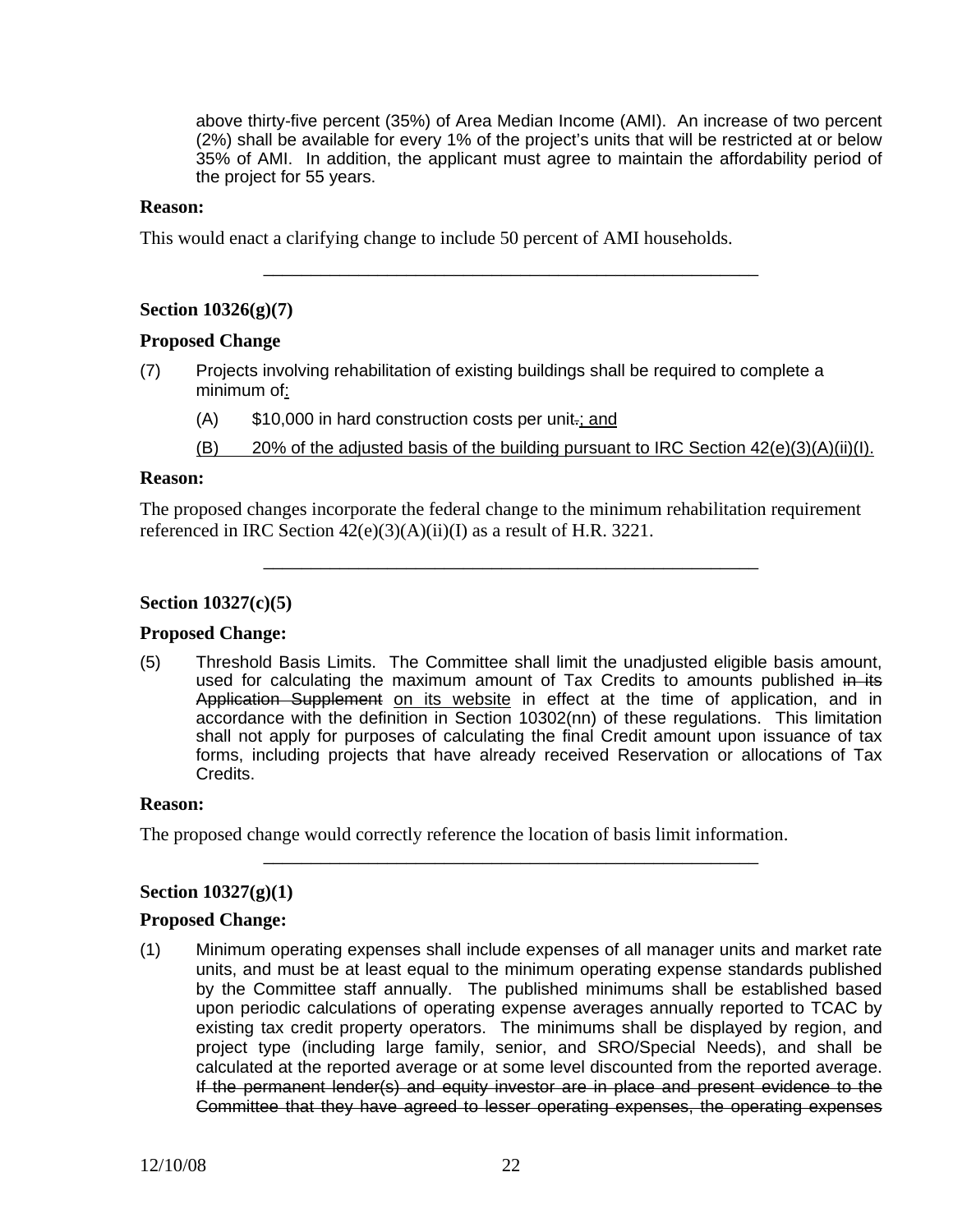required by this subsection may be reduced by up to 15%. The Executive Director may, in his/her sole discretion, utilize operating expenses up to 15% less than required in this subsection for underwriting applications submitted under Section 10326 of these regulations, when the credit enhancer equity investor and the permanent lender are in place and provide evidence that they have agreed to such lesser operating expenses. These minimum operating expenses do not include property taxes, replacement reserves, depreciation or amortization expense, or the costs of any service amenities.

#### **Reason:**

The proposed change clarifies that the discretion to use operating cost assumptions for underwriting that are below the established minimums rests with the TCAC Executive Director. Current regulations make this explicit with regard to four percent credit applications, but leave ambiguity regarding nine percent applications. This change clearly establishes that an equity investor and lender must agree to the lower cost figures, and that the ultimate underwriting decision rests with the Executive Director.

\_\_\_\_\_\_\_\_\_\_\_\_\_\_\_\_\_\_\_\_\_\_\_\_\_\_\_\_\_\_\_\_\_\_\_\_\_\_\_\_\_\_\_\_\_\_\_\_\_\_\_\_

#### **Section 10328(d)**

#### **Proposed Change:**

(d) Carryover Allocations. Except for those applying under section 10326 of these regulations, applicants receiving a Credit reservation shall satisfy either the Placed-inservice requirements pursuant to subsection 10322(i)(2) or carryover allocation requirements in the year the reservation is made, pursuant to IRC Section  $42(h)(1)(E)$  and these regulations, as detailed below. An application for a carryover allocation must be submitted by October 31 of the year of the reservation, together with the applicable allocation fee, and all required documentation, except that the time for meeting the "10%" test" and submitting related documentation, and owning the land, will be no later than six (6) twelve (12) months after the date of the carryover allocation.

#### **Reason:**

The federal Housing and Economic Recovery Act of 2008 extended the permissible deadline for meeting the ten-percent expenditure test to twelve (12) months. That is, sponsors would have 12 months following a carryover allocation to incur more than 10 percent of the reasonably expected project costs.

\_\_\_\_\_\_\_\_\_\_\_\_\_\_\_\_\_\_\_\_\_\_\_\_\_\_\_\_\_\_\_\_\_\_\_\_\_\_\_\_\_\_\_\_\_\_\_\_\_\_\_\_

#### **Section 10328(e)**

#### **Proposed Change:**

(e) Placed-in-service. Upon Within one year following the project's completion of construction of the proposed project, the applicant shall submit documentation required by Section 10322(i)(2).

\_\_\_\_\_\_\_\_\_\_\_\_\_\_\_\_\_\_\_\_\_\_\_\_\_\_\_\_\_\_\_\_\_\_\_\_\_\_\_\_\_\_\_\_\_\_\_\_\_\_\_\_

#### **Reason:**

Conforms to proposed changes in Section 10322(i)(2) above.

#### **Section 10330(c)**

#### **Proposed Change:**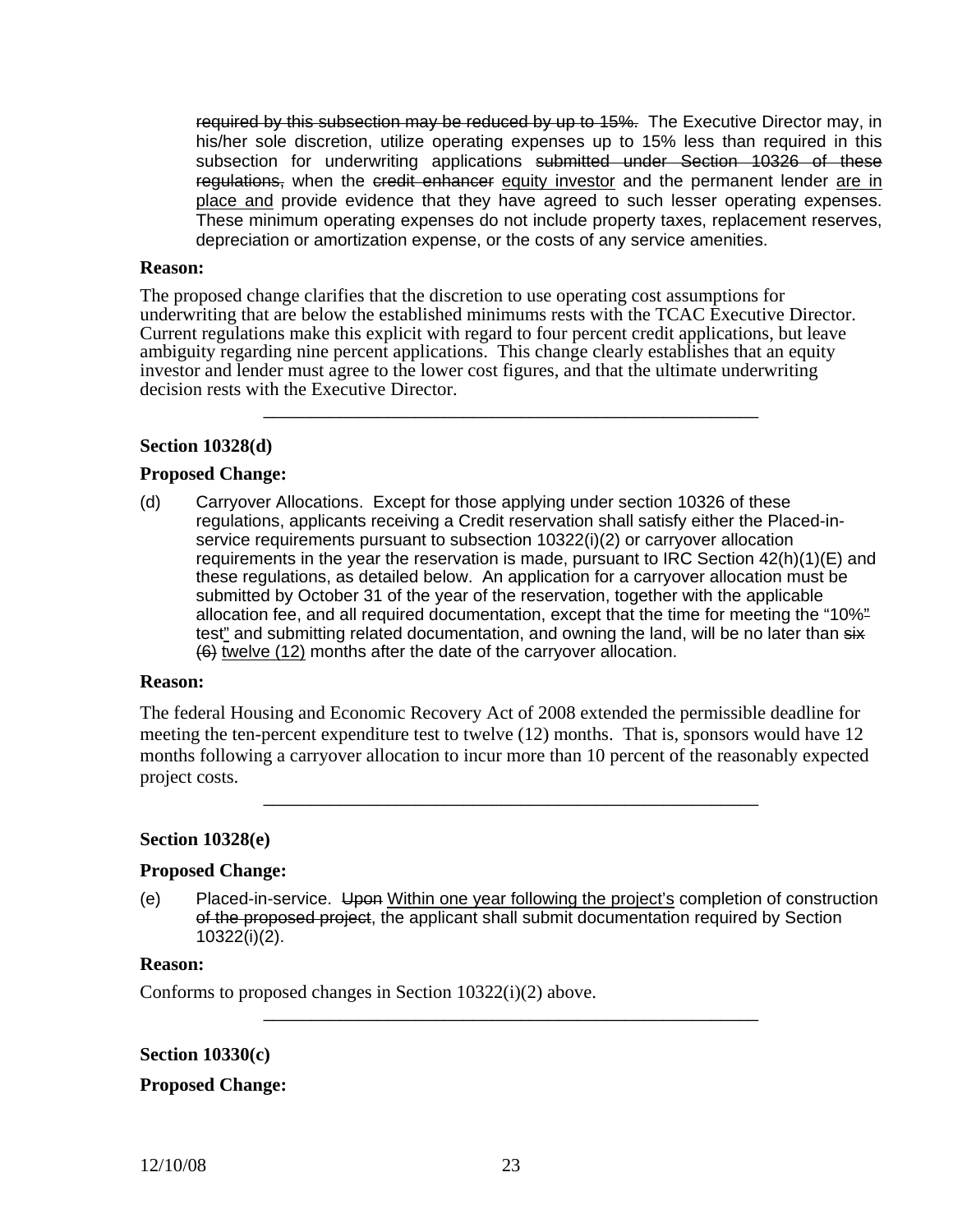- (b) Timing. The appeal must be submitted in writing and received by the Committee no later than seven (7) calendar days following the transmittal date of the Committee staff's point or disqualification letter. The appeal shall identify specifically, based upon previously submitted application materials, the applicant's grounds for the appeal.
- hundred dollar (\$500) non-refundable fee payment payable by cashier's check to CTCAC. (c) Review. The initial appeal should be delivered to staff within five days after receipt of the scoring letter. Staff will respond in writing to the appeal letter within 7 days after receipt of the appeal letter. If the applicant is not satisfied with the staff response, the applicant may appeal in writing to the Executive Director within five seven days after receipt of the staff response letter. The Executive Director will respond in writing no more than seven (7) days after receipt of the appeal. If the applicant is not satisfied with the Executive Director's decision and wishes to appeal the Executive Director's decision, a final appeal may be submitted to the Committee no more than five seven days following the date of receipt of the Executive Director's letter. An appeal on any given project, when directed to the Executive Director or the Committee, must be accompanied by a one time, five No appeals will be addressed without this payment. The appeal review shall be based upon the existing documentation submitted by the applicant when the application was filed.

## **Reason:**

The first sentence of paragraph (c) contradicts the preceding paragraph (b). The proposed changes move all timelines to seven (7) calendar days. The conventional use of five days has confused program users who understood the term to refer to "working days" rather than calendar days. All references in this section are to calendar days, avoiding deadlines landing on weekends.

\_\_\_\_\_\_\_\_\_\_\_\_\_\_\_\_\_\_\_\_\_\_\_\_\_\_\_\_\_\_\_\_\_\_\_\_\_\_\_\_\_\_\_\_\_\_\_\_\_\_\_\_

# **Section 10337(b)**

# **Proposed Change:**

(b) Responsibility of owner – All compliance requirements monitored by the Committee shall be the responsibility of the project owner. Project owners are required to annually certify tenant incomes in conformance with IRS regulation §1.42-5(c)(3) unless the project is a 100 percent (100%) tax credit property exempted under IRC Section 142(d)(3)(A). Owners of a 100% tax credit property must perform a first annual income recertification in addition to the required initial move-in certification. After initial move-in certification and first annual recertification, owners of 100% tax credit properties may discontinue obtaining income verifications. Owners of 100% tax credit properties must continue to check for fulltime student status of all households during the entire tenancy of the households and throughout the initial compliance period, and continue recordkeeping in accordance with paragraph (1) of this subsection. These requirements continue if the tax credit property is sold, transferred, or under new management. Any failure by the owner to respond to compliance reports, state agency required forms or certification requirements will be considered an act of noncompliance and shall be reported to the IRS if reasonable attempts by the Committee to obtain the information are unsuccessful.

## **Reason:**

The federal Housing and Economic Recovery Act of 2008 (H.R. 3221) eliminated the requirement that owners of 100 percent (100%) tax credit properties perform annual tenant income recertifications. TCAC has found that approximately 90 percent (90%) of all over-income noncompliance is discovered in the first annual recertification paperwork. The utility of the first